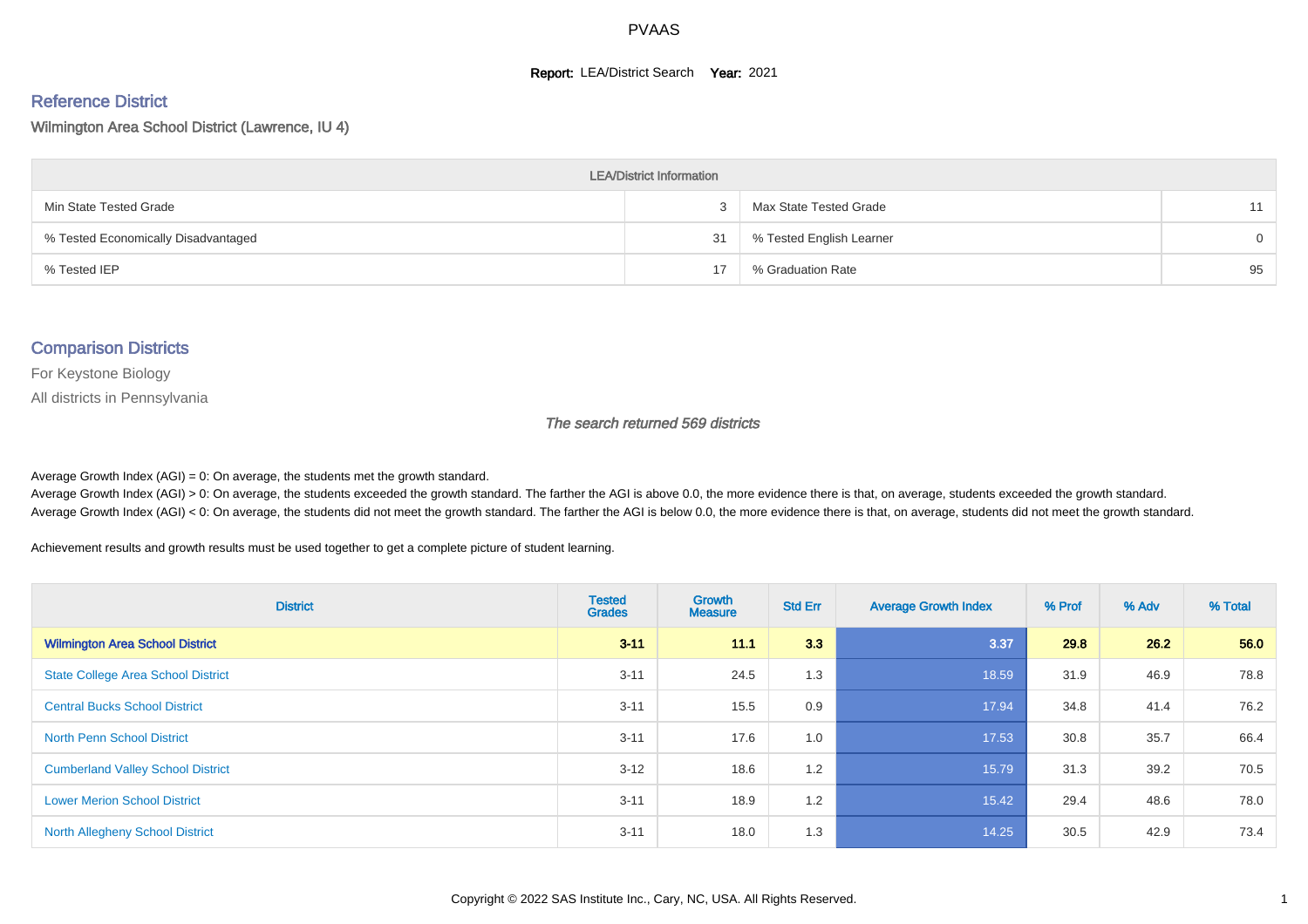| <b>District</b>                               | <b>Tested</b><br><b>Grades</b> | <b>Growth</b><br><b>Measure</b> | <b>Std Err</b> | <b>Average Growth Index</b> | % Prof | % Adv | % Total |
|-----------------------------------------------|--------------------------------|---------------------------------|----------------|-----------------------------|--------|-------|---------|
| <b>Wilmington Area School District</b>        | $3 - 11$                       | 11.1                            | 3.3            | 3.37                        | 29.8   | 26.2  | 56.0    |
| <b>Dallastown Area School District</b>        | $3 - 11$                       | 19.9                            | 1.4            | 14.14                       | 36.8   | 34.2  | 71.0    |
| <b>Spring-Ford Area School District</b>       | $3 - 11$                       | 16.6                            | 1.2            | 14.02                       | 30.4   | 45.3  | 75.7    |
| <b>Colonial School District</b>               | $3 - 11$                       | 22.1                            | 1.6            | 13.55                       | 27.2   | 43.5  | 70.6    |
| <b>Souderton Area School District</b>         | $3 - 11$                       | 18.5                            | 1.4            | 12.86                       | 39.2   | 31.2  | 70.4    |
| <b>Tyrone Area School District</b>            | $3 - 12$                       | 29.2                            | 2.3            | 12.86                       | 36.6   | 29.1  | 65.7    |
| <b>Council Rock School District</b>           | $3 - 11$                       | 13.5                            | 1.1            | 12.27                       | 32.0   | 35.4  | 67.4    |
| <b>Littlestown Area School District</b>       | $3 - 11$                       | 28.7                            | 2.4            | 11.83                       | 38.4   | 29.3  | 67.7    |
| <b>Warwick School District</b>                | $3 - 11$                       | 21.7                            | 1.8            | 11.76                       | 27.7   | 36.3  | 64.0    |
| <b>Hempfield School District</b>              | $3 - 11$                       | 13.4                            | 1.3            | 10.53                       | 29.9   | 36.8  | 66.7    |
| <b>Derry Township School District</b>         | $3 - 10$                       | 20.1                            | 2.0            | 10.20                       | 32.8   | 46.9  | 79.7    |
| <b>Loyalsock Township School District</b>     | $3-12$                         | 26.7                            | 2.7            | 9.92                        | 36.8   | 35.1  | 71.9    |
| New Hope-Solebury School District             | $3 - 11$                       | 28.8                            | 2.9            | 9.77                        | 31.6   | 50.0  | 81.6    |
| <b>Delaware Valley School District</b>        | $3 - 11$                       | 15.7                            | 1.6            | 9.62                        | 36.7   | 32.1  | 68.8    |
| Fox Chapel Area School District               | $3 - 11$                       | 17.6                            | 1.9            | 9.47                        | 22.9   | 52.0  | 74.9    |
| <b>Wayne Highlands School District</b>        | $3 - 11$                       | 22.5                            | 2.5            | 9.16                        | 33.8   | 40.4  | 74.2    |
| <b>Unionville-Chadds Ford School District</b> | $3 - 11$                       | 15.8                            | 1.7            | 9.12                        | 31.2   | 48.0  | 79.2    |
| Palmyra Area School District                  | $3 - 11$                       | 16.2                            | 1.8            | 9.02                        | 38.8   | 34.0  | 72.8    |
| <b>Marple Newtown School District</b>         | $3 - 11$                       | 20.6                            | 2.3            | 8.95                        | 31.1   | 42.7  | 73.8    |
| <b>Central York School District</b>           | $3 - 12$                       | 12.9                            | 1.5            | 8.64                        | 31.4   | 24.1  | 55.5    |
| <b>Saucon Valley School District</b>          | $3 - 11$                       | 18.9                            | 2.2            | 8.48                        | 26.0   | 39.6  | 65.6    |
| <b>Southern York County School District</b>   | $3 - 11$                       | 15.5                            | 1.8            | 8.48                        | 37.6   | 29.2  | 66.8    |
| <b>Upper Darby School District</b>            | $3 - 12$                       | 11.2                            | 1.4            | 8.28                        | 23.8   | 11.8  | 35.6    |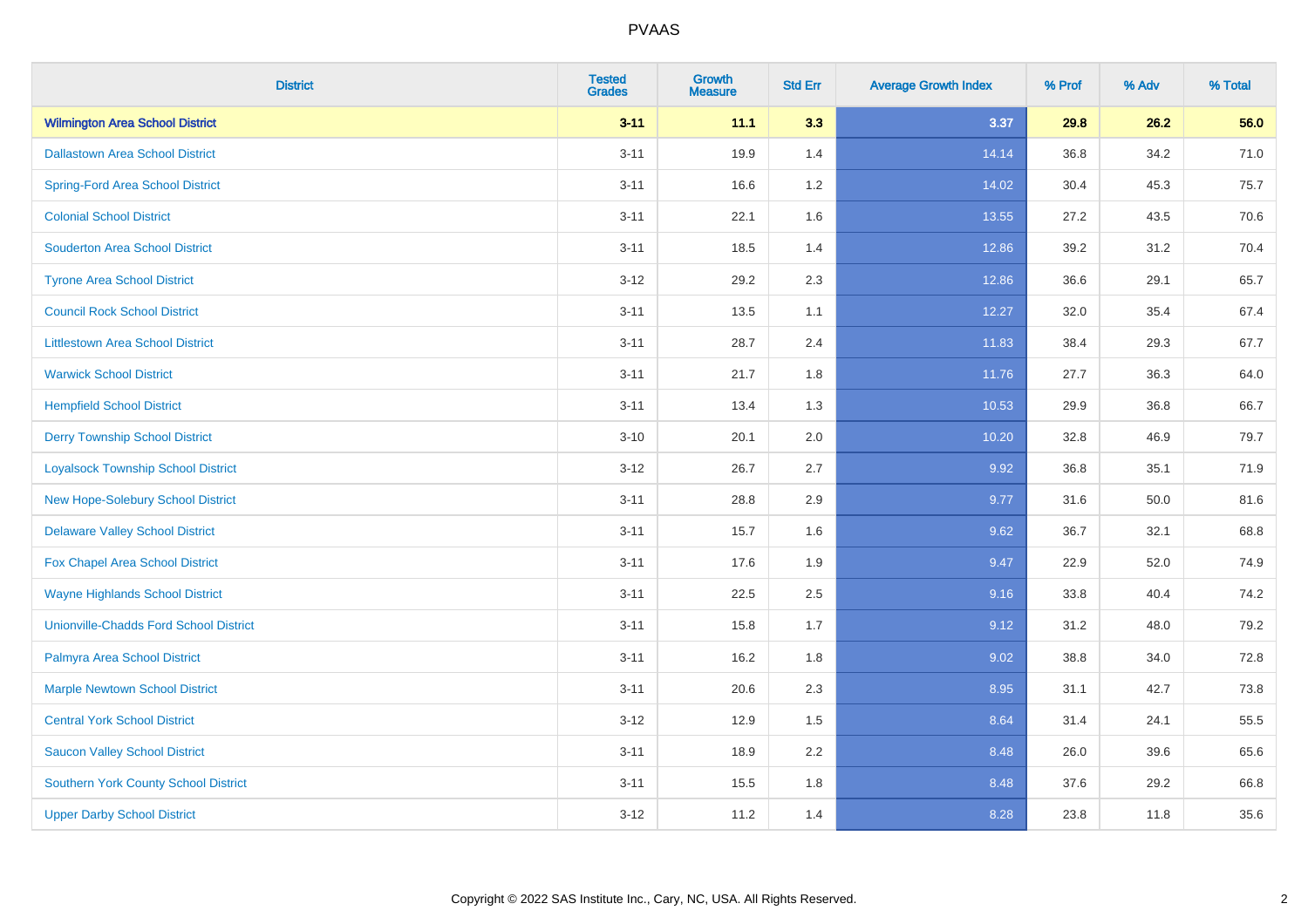| <b>District</b>                           | <b>Tested</b><br><b>Grades</b> | <b>Growth</b><br><b>Measure</b> | <b>Std Err</b> | <b>Average Growth Index</b> | % Prof | % Adv | % Total |
|-------------------------------------------|--------------------------------|---------------------------------|----------------|-----------------------------|--------|-------|---------|
| <b>Wilmington Area School District</b>    | $3 - 11$                       | 11.1                            | 3.3            | 3.37                        | 29.8   | 26.2  | 56.0    |
| <b>Collegium Charter School</b>           | $3 - 10$                       | 21.2                            | 2.6            | 8.18                        | 25.4   | 16.4  | 41.8    |
| <b>Peters Township School District</b>    | $3 - 11$                       | 14.1                            | 1.7            | 8.16                        | 35.2   | 41.6  | 76.8    |
| <b>Upper Saint Clair School District</b>  | $3 - 11$                       | 13.8                            | 1.8            | 7.86                        | 32.2   | 44.5  | 76.7    |
| <b>Mifflin County School District</b>     | $3 - 11$                       | 12.3                            | 1.6            | 7.69                        | 35.1   | 15.1  | 50.3    |
| <b>East Penn School District</b>          | $3 - 11$                       | 8.9                             | 1.2            | 7.61                        | 32.8   | 26.4  | 59.2    |
| <b>Manheim Township School District</b>   | $3 - 12$                       | 10.9                            | 1.5            | 7.51                        | 30.9   | 31.0  | 61.9    |
| <b>Mountain View School District</b>      | $3 - 11$                       | 24.2                            | 3.4            | 7.20                        | 45.8   | 37.3  | 83.0    |
| <b>Danville Area School District</b>      | $3 - 11$                       | 18.4                            | 2.6            | 7.19                        | 32.0   | 46.1  | 78.1    |
| <b>Upper Merion Area School District</b>  | $3 - 11$                       | 14.0                            | 2.0            | 7.15                        | 34.4   | 32.6  | 67.0    |
| <b>Whitehall-Coplay School District</b>   | $3 - 11$                       | 11.8                            | 1.7            | 7.06                        | 32.3   | 21.7  | 54.0    |
| <b>Camp Hill School District</b>          | $3 - 12$                       | 20.7                            | 2.9            | 7.00                        | 32.3   | 41.4  | 73.7    |
| <b>Methacton School District</b>          | $3 - 11$                       | 11.0                            | 1.6            | 6.94                        | 36.0   | 33.6  | 69.6    |
| <b>Millcreek Township School District</b> | $3 - 11$                       | 9.1                             | 1.4            | 6.61                        | 34.5   | 30.1  | 64.6    |
| <b>Neshaminy School District</b>          | $3 - 11$                       | 8.6                             | 1.3            | 6.56                        | 31.3   | 23.9  | 55.2    |
| <b>Manheim Central School District</b>    | $3 - 11$                       | 12.8                            | 2.0            | 6.52                        | 27.8   | 35.4  | 63.2    |
| <b>Cocalico School District</b>           | $3 - 11$                       | 12.3                            | 1.9            | 6.48                        | 28.2   | 32.3  | 60.5    |
| <b>Armstrong School District</b>          | $3 - 11$                       | 9.8                             | 1.6            | 6.22                        | 32.8   | 24.6  | 57.4    |
| <b>Tuscarora School District</b>          | $3 - 11$                       | 13.4                            | 2.2            | 6.20                        | 37.1   | 26.3  | 63.4    |
| <b>Franklin Regional School District</b>  | $3 - 11$                       | 11.3                            | 1.8            | 6.13                        | 30.0   | 35.0  | 65.0    |
| <b>Agora Cyber Charter School</b>         | $3 - 11$                       | 14.6                            | 2.4            | 6.03                        | 24.7   | 19.5  | 44.2    |
| <b>Indiana Area School District</b>       | $3 - 11$                       | 12.0                            | 2.0            | 5.98                        | 30.0   | 30.4  | 60.3    |
| <b>Punxsutawney Area School District</b>  | $3 - 11$                       | 15.8                            | 2.7            | 5.83                        | 18.6   | 29.0  | 47.6    |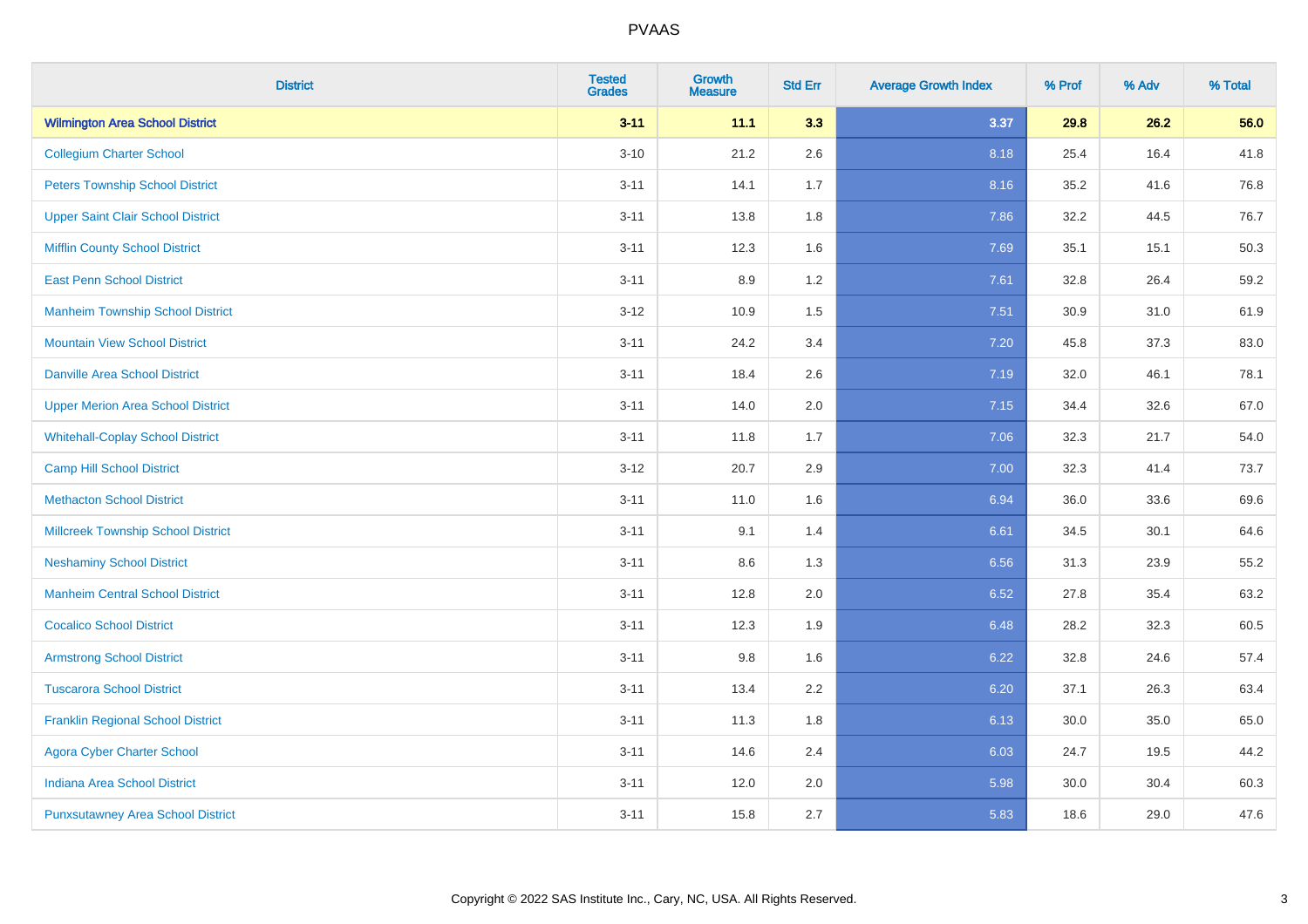| <b>District</b>                              | <b>Tested</b><br><b>Grades</b> | Growth<br><b>Measure</b> | <b>Std Err</b> | <b>Average Growth Index</b> | % Prof | % Adv | % Total |
|----------------------------------------------|--------------------------------|--------------------------|----------------|-----------------------------|--------|-------|---------|
| <b>Wilmington Area School District</b>       | $3 - 11$                       | 11.1                     | 3.3            | 3.37                        | 29.8   | 26.2  | 56.0    |
| <b>Blue Mountain School District</b>         | $3 - 10$                       | 12.2                     | 2.1            | 5.81                        | 30.7   | 26.1  | 56.8    |
| <b>Harbor Creek School District</b>          | $3 - 11$                       | 13.4                     | 2.3            | 5.80                        | 34.5   | 40.7  | 75.2    |
| <b>Pequea Valley School District</b>         | $3 - 11$                       | 18.0                     | 3.1            | 5.74                        | 29.2   | 37.5  | 66.7    |
| Lampeter-Strasburg School District           | $3 - 12$                       | 11.0                     | 1.9            | 5.69                        | 35.4   | 32.3  | 67.7    |
| <b>Hermitage School District</b>             | $3 - 12$                       | 14.0                     | 2.5            | 5.59                        | 34.0   | 27.0  | 61.0    |
| <b>Pine-Richland School District</b>         | $3 - 11$                       | 9.3                      | 1.7            | 5.56                        | 42.3   | 35.8  | 78.1    |
| Lake-Lehman School District                  | $3 - 11$                       | 14.9                     | 2.8            | 5.34                        | 25.8   | 22.5  | 48.3    |
| Penns Valley Area School District            | $3 - 12$                       | 14.1                     | 2.6            | 5.33                        | 29.6   | 23.3  | 52.9    |
| <b>Avon Grove School District</b>            | $3 - 10$                       | $7.6\,$                  | 1.4            | 5.29                        | 33.7   | 33.2  | 67.0    |
| <b>Cornwall-Lebanon School District</b>      | $3 - 11$                       | 8.2                      | 1.6            | 5.24                        | 28.0   | 20.5  | 48.6    |
| <b>West Branch Area School District</b>      | $3 - 11$                       | 17.0                     | 3.3            | 5.20                        | 47.1   | 19.1  | 66.2    |
| <b>Fleetwood Area School District</b>        | $3 - 10$                       | 10.4                     | 2.0            | 5.19                        | 31.7   | 25.8  | 57.5    |
| <b>Pennridge School District</b>             | $3 - 10$                       | 7.4                      | 1.5            | 5.10                        | 32.0   | 27.6  | 59.6    |
| Pen Argyl Area School District               | $3 - 12$                       | 12.8                     | 2.5            | 5.10                        | 28.5   | 23.8  | 52.3    |
| <b>Berlin Brothersvalley School District</b> | $3 - 11$                       | 19.6                     | 4.0            | 4.93                        | 28.3   | 41.3  | 69.6    |
| <b>Easton Area School District</b>           | $3 - 12$                       | 6.3                      | 1.3            | 4.91                        | 24.1   | 13.0  | 37.1    |
| <b>Quaker Valley School District</b>         | $3 - 11$                       | 12.2                     | 2.5            | 4.90                        | 39.5   | 26.4  | 65.9    |
| <b>Belle Vernon Area School District</b>     | $3 - 11$                       | 11.1                     | 2.3            | 4.88                        | 31.6   | 25.4  | 57.1    |
| <b>Lehighton Area School District</b>        | $3 - 11$                       | 11.4                     | 2.4            | 4.84                        | 30.5   | 24.9  | 55.3    |
| <b>Iroquois School District</b>              | $3 - 11$                       | 13.6                     | 2.8            | 4.83                        | 33.3   | 16.0  | 49.4    |
| <b>Penn Manor School District</b>            | $3 - 11$                       | 7.1                      | 1.5            | 4.82                        | 26.7   | 20.5  | 47.2    |
| <b>Lakeland School District</b>              | $3 - 11$                       | 13.3                     | 2.8            | 4.80                        | 22.2   | 21.2  | 43.4    |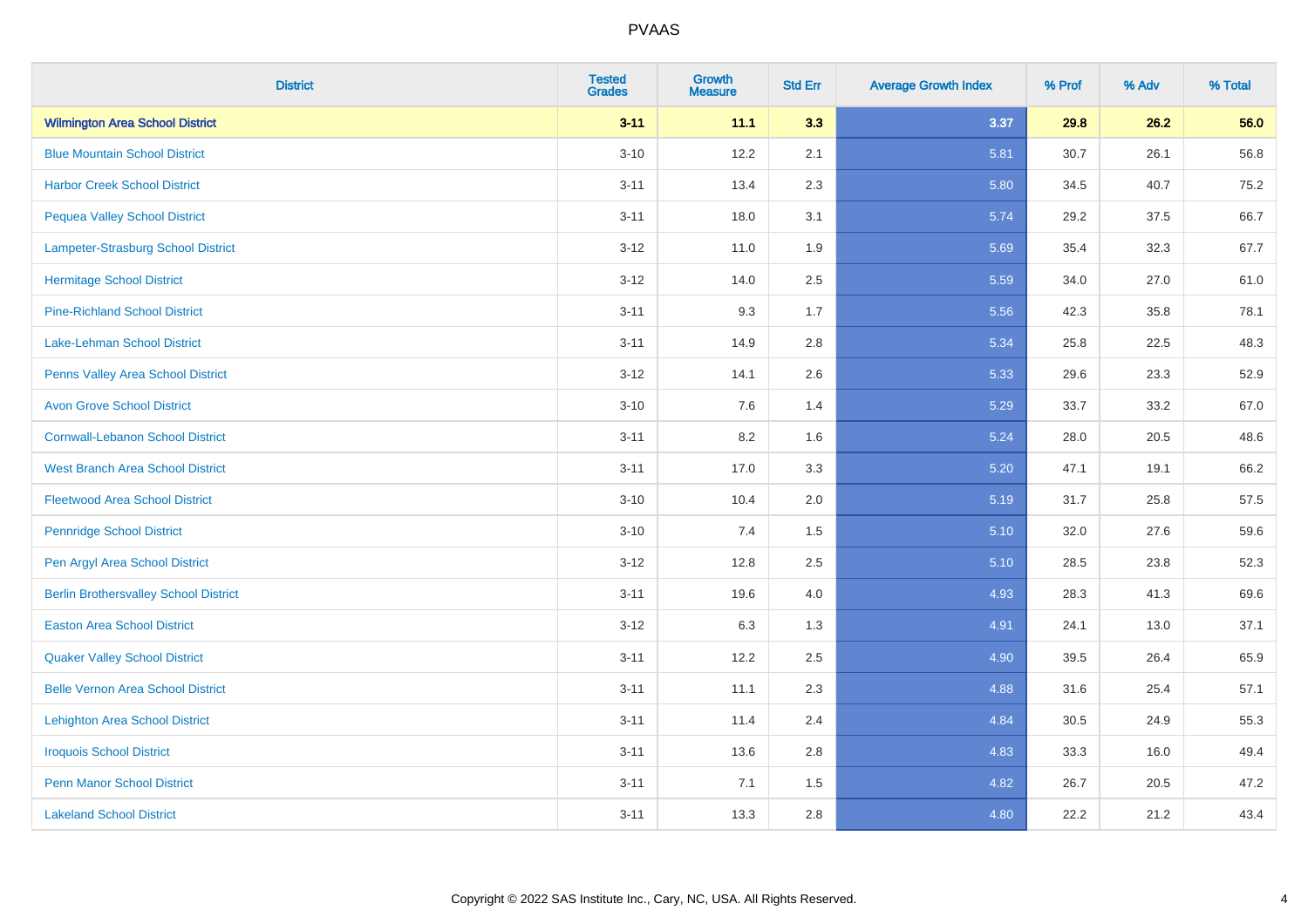| <b>District</b>                                | <b>Tested</b><br><b>Grades</b> | Growth<br><b>Measure</b> | <b>Std Err</b> | <b>Average Growth Index</b> | % Prof | % Adv | % Total |
|------------------------------------------------|--------------------------------|--------------------------|----------------|-----------------------------|--------|-------|---------|
| <b>Wilmington Area School District</b>         | $3 - 11$                       | 11.1                     | 3.3            | 3.37                        | 29.8   | 26.2  | 56.0    |
| <b>West Perry School District</b>              | $3 - 11$                       | 11.0                     | 2.3            | 4.76                        | 26.9   | 20.5  | 47.4    |
| <b>Stroudsburg Area School District</b>        | $3 - 11$                       | 7.5                      | 1.6            | 4.70                        | 30.4   | 18.3  | 48.7    |
| Northern York County School District           | $3 - 11$                       | 8.4                      | 1.8            | 4.63                        | 24.3   | 23.1  | 47.4    |
| <b>Conewago Valley School District</b>         | $3 - 12$                       | 7.6                      | 1.7            | 4.46                        | 41.3   | 19.4  | 60.6    |
| <b>Montrose Area School District</b>           | $3 - 10$                       | 12.3                     | 2.8            | 4.41                        | 37.8   | 28.9  | 66.7    |
| <b>Pennsbury School District</b>               | $3 - 11$                       | 5.6                      | 1.3            | 4.38                        | 37.7   | 27.7  | 65.4    |
| <b>Lower Moreland Township School District</b> | $3 - 11$                       | 8.7                      | 2.0            | 4.35                        | 38.2   | 33.2  | 71.4    |
| <b>West Allegheny School District</b>          | $3 - 12$                       | 8.6                      | 2.0            | 4.34                        | 37.3   | 27.2  | 64.5    |
| <b>Coudersport Area School District</b>        | $3 - 11$                       | 14.8                     | 3.4            | 4.33                        | 34.7   | 28.0  | 62.7    |
| Maritime Academy Charter School                | $3 - 10$                       | 13.2                     | 3.1            | 4.29                        | 24.0   | 1.3   | 25.3    |
| <b>Wallenpaupack Area School District</b>      | $3 - 11$                       | $8.8\,$                  | 2.1            | 4.28                        | 28.5   | 18.9  | 47.4    |
| Pennsylvania Leadership Charter School         | $3 - 11$                       | 8.0                      | 1.9            | 4.22                        | 33.1   | 27.8  | 60.9    |
| <b>Elizabethtown Area School District</b>      | $3 - 12$                       | 7.1                      | 1.7            | 4.19                        | 36.4   | 27.6  | 64.0    |
| <b>Laurel School District</b>                  | $3 - 11$                       | 13.0                     | 3.1            | 4.19                        | 30.3   | 15.7  | 46.1    |
| <b>Valley View School District</b>             | $3 - 11$                       | 9.3                      | 2.2            | 4.18                        | 26.6   | 23.1  | 49.7    |
| <b>Ephrata Area School District</b>            | $3 - 11$                       | $6.8\,$                  | 1.7            | 4.08                        | 31.6   | 17.1  | 48.8    |
| Downingtown Area School District               | $3 - 11$                       | 4.4                      | 1.1            | 4.06                        | 30.1   | 32.0  | 62.2    |
| <b>Radnor Township School District</b>         | $3 - 12$                       | 7.5                      | 1.9            | 4.03                        | 33.0   | 38.3  | 71.3    |
| <b>Abington Heights School District</b>        | $3 - 11$                       | 6.7                      | 1.7            | 4.00                        | 33.8   | 31.7  | 65.5    |
| Phoenixville Area School District              | $3 - 11$                       | 7.3                      | 1.8            | 3.96                        | 32.3   | 27.6  | 59.8    |
| <b>Dallas School District</b>                  | $3 - 11$                       | 8.1                      | 2.1            | 3.87                        | 32.4   | 22.4  | 54.8    |
| <b>Warrior Run School District</b>             | $3 - 11$                       | 10.5                     | 2.7            | 3.86                        | 34.1   | 16.8  | 50.9    |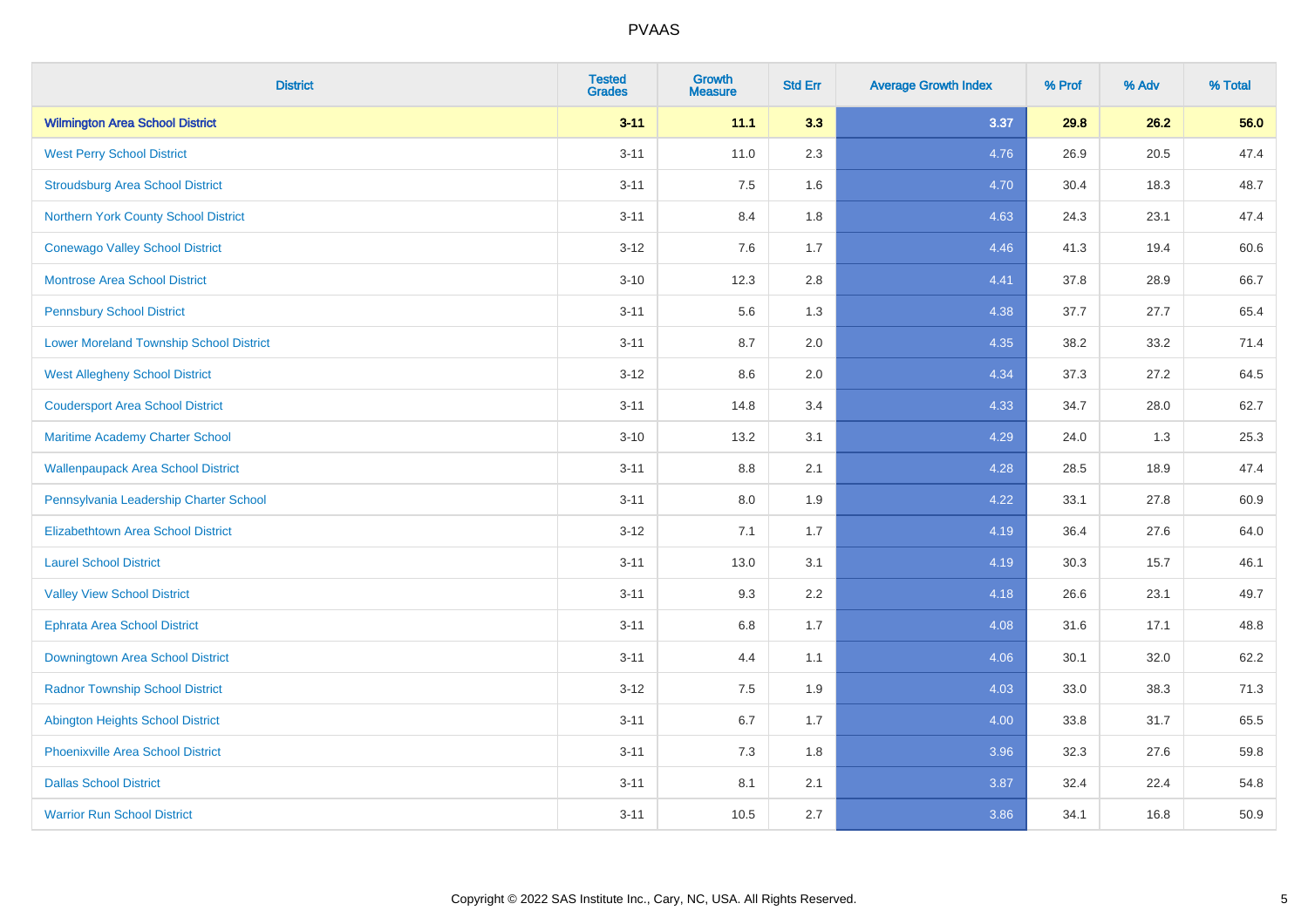| <b>District</b>                            | <b>Tested</b><br><b>Grades</b> | <b>Growth</b><br><b>Measure</b> | <b>Std Err</b> | <b>Average Growth Index</b> | % Prof | % Adv | % Total  |
|--------------------------------------------|--------------------------------|---------------------------------|----------------|-----------------------------|--------|-------|----------|
| <b>Wilmington Area School District</b>     | $3 - 11$                       | 11.1                            | 3.3            | 3.37                        | 29.8   | 26.2  | 56.0     |
| <b>Hazleton Area School District</b>       | $3 - 11$                       | $6.0\,$                         | 1.6            | 3.85                        | 20.5   | 9.0   | 29.5     |
| <b>Juniata County School District</b>      | $3 - 12$                       | 7.7                             | 2.0            | 3.81                        | 22.9   | 18.9  | 41.8     |
| <b>Hampton Township School District</b>    | $3 - 11$                       | 7.4                             | 2.0            | 3.79                        | 37.9   | 39.2  | 77.0     |
| <b>Dover Area School District</b>          | $3 - 12$                       | 7.1                             | 1.9            | 3.78                        | 33.0   | 18.7  | 51.7     |
| <b>Spring Cove School District</b>         | $3 - 11$                       | 9.1                             | 2.4            | 3.77                        | 31.8   | 25.4  | 57.1     |
| <b>Reading School District</b>             | $3 - 11$                       | 4.3                             | 1.2            | 3.71                        | 16.8   | 6.0   | 22.8     |
| <b>William Penn School District</b>        | $3 - 12$                       | 7.0                             | 1.9            | 3.61                        | 14.0   | 7.2   | 21.3     |
| <b>Tredyffrin-Easttown School District</b> | $3 - 10$                       | 8.7                             | 2.4            | 3.57                        | 35.2   | 35.8  | 71.0     |
| Oil City Area School District              | $3 - 11$                       | 8.6                             | 2.4            | 3.56                        | 29.1   | 13.1  | 42.2     |
| <b>York Suburban School District</b>       | $3 - 11$                       | 7.4                             | 2.1            | 3.55                        | 24.9   | 31.2  | 56.1     |
| <b>North Pocono School District</b>        | $3 - 11$                       | 13.1                            | 3.7            | 3.54                        | 31.4   | 33.3  | 64.7     |
| <b>Mars Area School District</b>           | $3 - 10$                       | 6.6                             | 1.9            | 3.45                        | 36.7   | 32.4  | 69.1     |
| <b>Fairview School District</b>            | $3 - 11$                       | 8.3                             | 2.4            | 3.43                        | 41.9   | 34.9  | 76.7     |
| <b>Wilmington Area School District</b>     | $3 - 11$                       | 11.1                            | 3.3            | 3.37                        | 29.8   | 26.2  | 56.0     |
| <b>Conrad Weiser Area School District</b>  | $3 - 11$                       | 7.1                             | 2.1            | 3.34                        | 28.2   | 14.4  | 42.6     |
| <b>Bellefonte Area School District</b>     | $3 - 11$                       | 6.7                             | 2.0            | 3.34                        | 28.8   | 21.5  | $50.2\,$ |
| <b>Kutztown Area School District</b>       | $3 - 12$                       | 9.3                             | 2.8            | 3.34                        | 38.5   | 14.6  | 53.2     |
| South Fayette Township School District     | $3 - 11$                       | $6.0\,$                         | 1.8            | 3.33                        | 32.2   | 38.3  | 70.5     |
| <b>Steel Valley School District</b>        | $3 - 11$                       | 11.1                            | 3.3            | 3.33                        | 34.8   | 10.1  | 44.9     |
| Upper Dauphin Area School District         | $3 - 11$                       | 16.5                            | 5.1            | 3.26                        | 37.5   | 26.8  | 64.3     |
| <b>Penncrest School District</b>           | $3 - 11$                       | 6.0                             | 1.9            | 3.24                        | 31.1   | 16.9  | 48.0     |
| <b>Apollo-Ridge School District</b>        | $3 - 12$                       | 9.5                             | 3.0            | 3.23                        | 34.0   | 9.4   | 43.4     |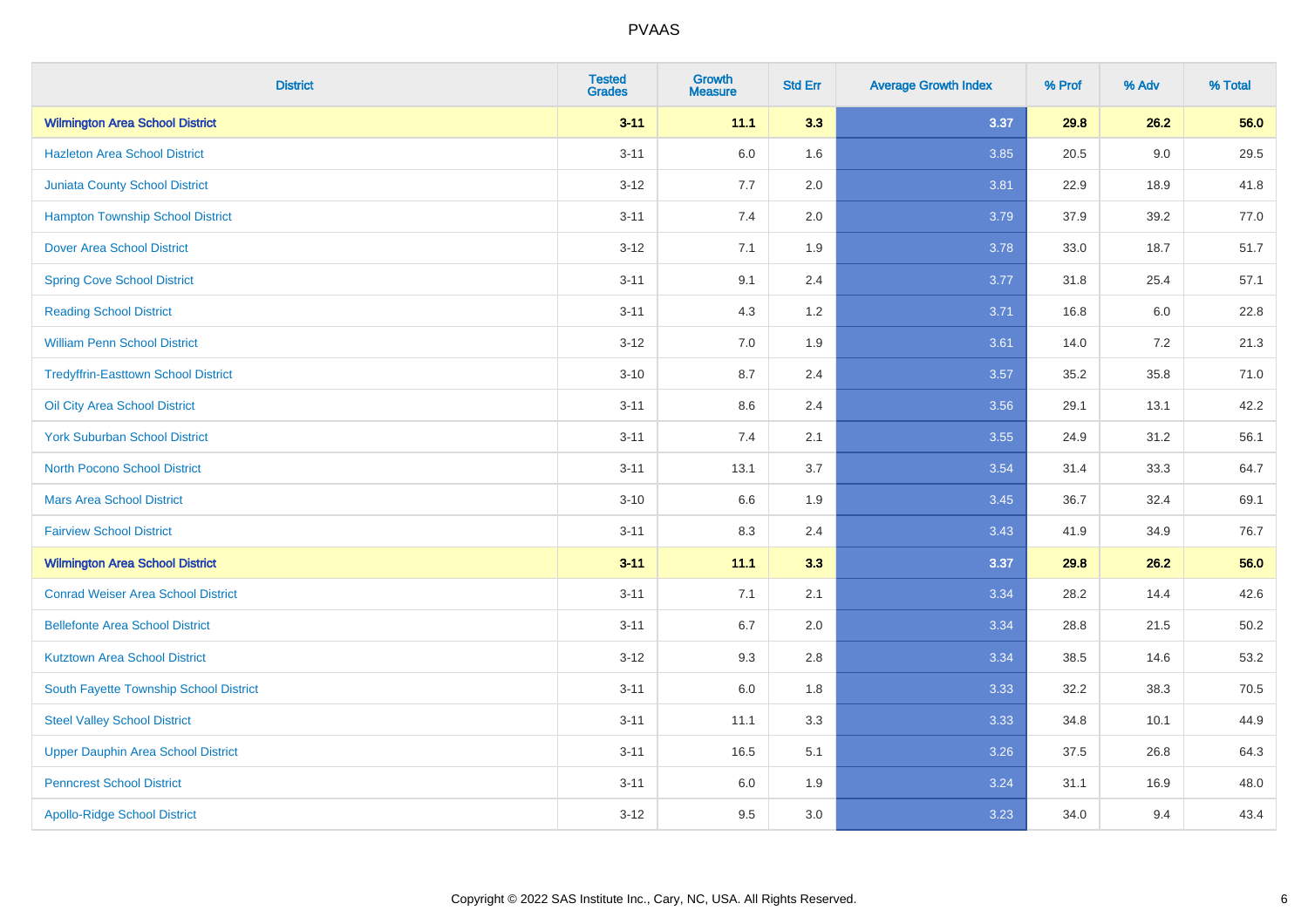| <b>District</b>                                    | <b>Tested</b><br><b>Grades</b> | <b>Growth</b><br><b>Measure</b> | <b>Std Err</b> | <b>Average Growth Index</b> | % Prof | % Adv | % Total |
|----------------------------------------------------|--------------------------------|---------------------------------|----------------|-----------------------------|--------|-------|---------|
| <b>Wilmington Area School District</b>             | $3 - 11$                       | 11.1                            | 3.3            | 3.37                        | 29.8   | 26.2  | 56.0    |
| <b>Avon Grove Charter School</b>                   | $3 - 11$                       | 9.8                             | 3.1            | 3.18                        | 32.4   | 26.0  | 58.4    |
| 21st Century Cyber Charter School                  | $6 - 12$                       | 6.6                             | 2.1            | 3.16                        | 29.0   | 21.8  | 50.8    |
| <b>Greenwood School District</b>                   | $3 - 11$                       | 11.3                            | 3.6            | 3.14                        | 31.2   | 32.8  | 63.9    |
| Capital Area School for the Arts Charter School    | $9 - 11$                       | 14.2                            | 4.5            | 3.13                        | 27.5   | 30.0  | 57.5    |
| <b>Kane Area School District</b>                   | $3 - 10$                       | 8.8                             | 2.9            | 3.07                        | 31.4   | 19.8  | 51.2    |
| <b>Upper Perkiomen School District</b>             | $3 - 11$                       | 5.7                             | 1.9            | 3.04                        | 25.4   | 19.9  | 45.4    |
| <b>Lower Dauphin School District</b>               | $3 - 11$                       | 5.3                             | 1.8            | 3.03                        | 30.6   | 26.8  | 57.5    |
| Allegheny-Clarion Valley School District           | $3 - 10$                       | 12.3                            | 4.1            | 3.03                        | 33.3   | 19.0  | 52.4    |
| <b>Line Mountain School District</b>               | $3 - 11$                       | 11.7                            | 3.9            | 3.01                        | 40.4   | 42.3  | 82.7    |
| <b>Bald Eagle Area School District</b>             | $3 - 11$                       | 7.6                             | 2.5            | 3.00                        | 31.6   | 15.6  | 47.3    |
| <b>Canton Area School District</b>                 | $3 - 11$                       | 8.4                             | 2.9            | 2.92                        | 13.8   | 23.0  | 36.8    |
| <b>South Butler County School District</b>         | $3 - 10$                       | 6.3                             | 2.2            | 2.80                        | 37.8   | 19.2  | 57.0    |
| <b>Great Valley School District</b>                | $3 - 11$                       | 5.4                             | 2.0            | 2.77                        | 33.8   | 33.5  | 67.3    |
| <b>Donegal School District</b>                     | $3 - 12$                       | 5.9                             | 2.2            | 2.72                        | 34.1   | 23.1  | 57.2    |
| <b>Tamaqua Area School District</b>                | $3-12$                         | 6.5                             | 2.4            | 2.72                        | 34.3   | 17.5  | 51.8    |
| <b>Crawford Central School District</b>            | $3 - 11$                       | 5.7                             | 2.1            | 2.71                        | 26.4   | 15.8  | 42.1    |
| Saint Marys Area School District                   | $3 - 11$                       | 6.0                             | 2.2            | 2.69                        | 35.4   | 18.3  | 53.7    |
| <b>Bedford Area School District</b>                | $3 - 11$                       | 6.4                             | 2.4            | 2.68                        | 31.0   | 20.6  | 51.6    |
| <b>Commonwealth Charter Academy Charter School</b> | $3 - 10$                       | 4.2                             | 1.6            | 2.68                        | 27.0   | 15.6  | 42.5    |
| <b>Palisades School District</b>                   | $3 - 11$                       | 7.7                             | 2.9            | 2.66                        | 27.8   | 20.3  | 48.1    |
| <b>Northern Tioga School District</b>              | $3 - 12$                       | 6.8                             | 2.6            | 2.64                        | 25.0   | 16.9  | 41.9    |
| <b>Homer-Center School District</b>                | $3 - 11$                       | 8.8                             | 3.5            | 2.53                        | 38.0   | 17.7  | 55.8    |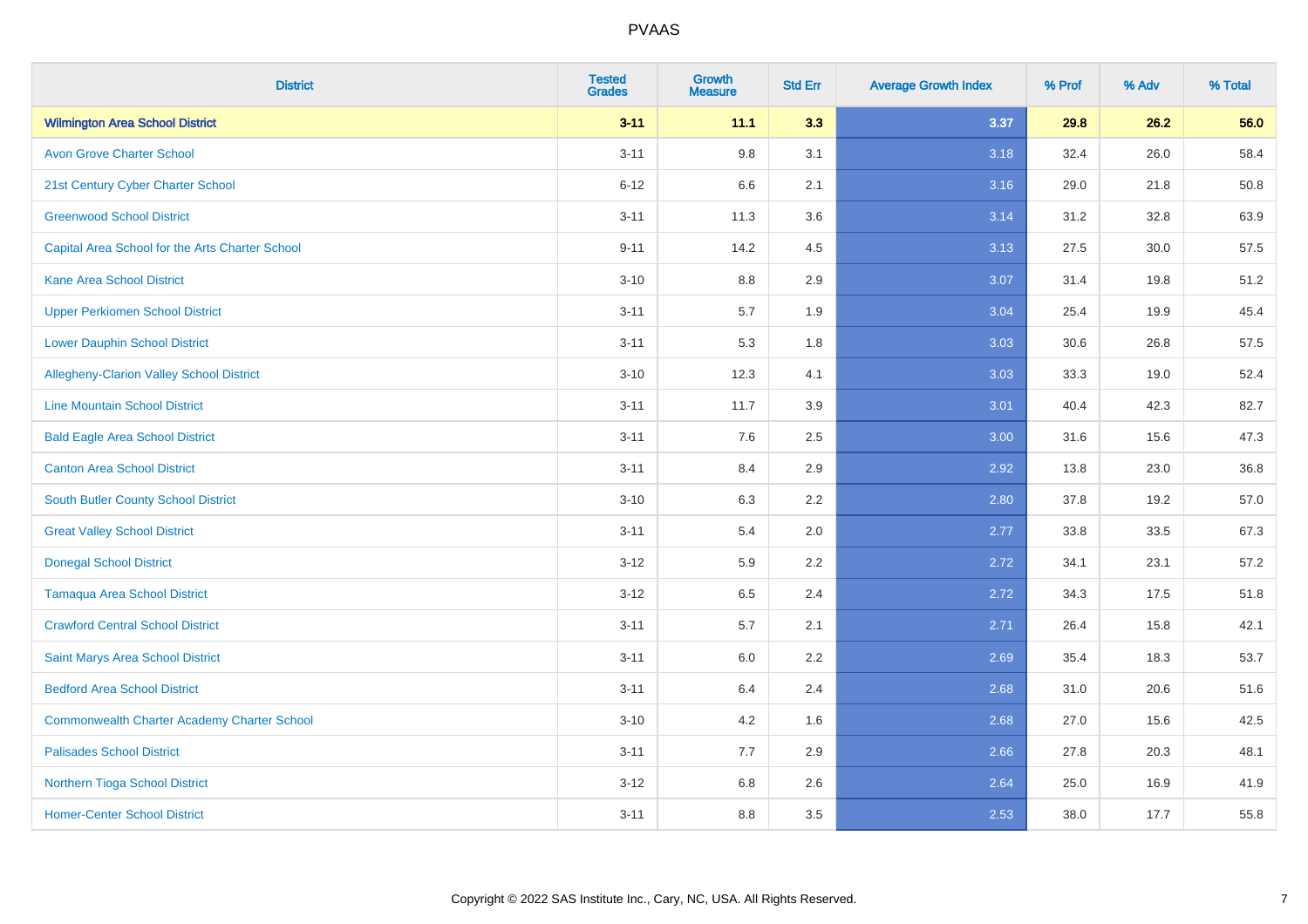| <b>District</b>                                | <b>Tested</b><br><b>Grades</b> | <b>Growth</b><br><b>Measure</b> | <b>Std Err</b> | <b>Average Growth Index</b> | % Prof | % Adv | % Total |
|------------------------------------------------|--------------------------------|---------------------------------|----------------|-----------------------------|--------|-------|---------|
| <b>Wilmington Area School District</b>         | $3 - 11$                       | 11.1                            | 3.3            | 3.37                        | 29.8   | 26.2  | 56.0    |
| Northern Lehigh School District                | $3 - 12$                       | 6.1                             | 2.5            | 2.42                        | 21.4   | 18.0  | 39.3    |
| <b>Bentworth School District</b>               | $3 - 11$                       | 7.0                             | 3.0            | 2.36                        | 26.6   | 17.0  | 43.6    |
| <b>Red Lion Area School District</b>           | $3 - 11$                       | 4.5                             | 1.9            | 2.31                        | 32.3   | 21.5  | 53.8    |
| Huntingdon Area School District                | $3 - 11$                       | 5.8                             | 2.6            | 2.28                        | 27.8   | 17.4  | 45.2    |
| <b>Brandywine Heights Area School District</b> | $3 - 11$                       | 5.8                             | 2.6            | 2.27                        | 27.7   | 28.6  | 56.2    |
| East Pennsboro Area School District            | $3 - 11$                       | 4.8                             | 2.1            | 2.26                        | 36.8   | 16.9  | 53.7    |
| <b>Wallingford-Swarthmore School District</b>  | $3 - 10$                       | 5.0                             | 2.2            | 2.25                        | 33.3   | 37.1  | 70.4    |
| <b>Glendale School District</b>                | $3 - 10$                       | 7.9                             | 3.5            | 2.25                        | 42.6   | 9.3   | 51.8    |
| <b>Blue Ridge School District</b>              | $3 - 11$                       | 8.3                             | 3.7            | 2.24                        | 29.6   | 9.3   | 38.9    |
| <b>Mastery Charter School - Hardy Williams</b> | $3 - 11$                       | 6.6                             | 3.0            | 2.21                        | 24.7   | 1.2   | 25.9    |
| <b>Brookville Area School District</b>         | $3 - 11$                       | 6.8                             | 3.1            | 2.19                        | 46.1   | 14.6  | 60.7    |
| <b>Mckeesport Area School District</b>         | $3 - 12$                       | 4.6                             | 2.2            | 2.14                        | 21.1   | 4.4   | 25.5    |
| <b>Muncy School District</b>                   | $3 - 11$                       | 6.9                             | 3.3            | 2.12                        | 37.6   | 18.8  | 56.4    |
| Northeastern York School District              | $3 - 11$                       | 3.8                             | 1.8            | 2.11                        | 32.7   | 21.0  | 53.7    |
| Northampton Area School District               | $3 - 11$                       | 3.2                             | 1.5            | 2.05                        | 29.8   | 17.9  | 47.7    |
| <b>Keystone Central School District</b>        | $3 - 11$                       | 3.6                             | 1.8            | 2.04                        | 27.1   | 14.6  | 41.8    |
| <b>Benton Area School District</b>             | $3 - 10$                       | 8.1                             | 4.0            | 2.01                        | 35.7   | 28.6  | 64.3    |
| Pennsylvania Distance Learning Charter School  | $3 - 12$                       | $6.8\,$                         | 3.4            | 1.99                        | 19.8   | 6.2   | 25.9    |
| South Middleton School District                | $3 - 11$                       | 4.4                             | 2.2            | 1.95                        | 31.1   | 16.4  | 47.5    |
| <b>Oswayo Valley School District</b>           | $3 - 12$                       | 9.9                             | 5.1            | 1.93                        | 26.5   | 44.1  | 70.6    |
| <b>Spring Grove Area School District</b>       | $3 - 11$                       | 3.9                             | 2.0            | 1.90                        | 30.0   | 23.0  | 53.0    |
| <b>Eastern Lebanon County School District</b>  | $3 - 11$                       | $4.0\,$                         | 2.1            | 1.89                        | 23.5   | 11.5  | 35.0    |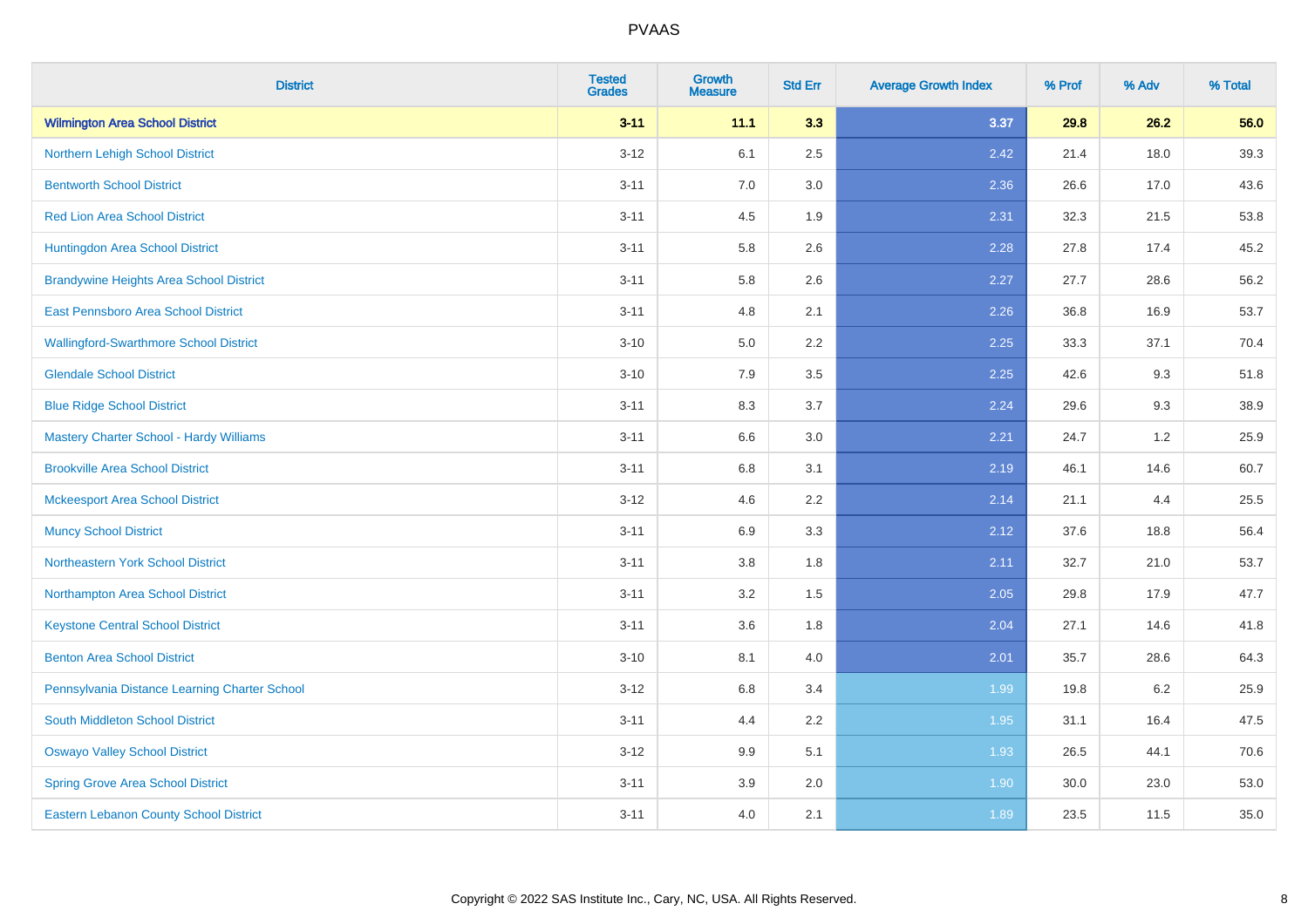| <b>District</b>                             | <b>Tested</b><br><b>Grades</b> | Growth<br><b>Measure</b> | <b>Std Err</b> | <b>Average Growth Index</b> | % Prof | % Adv | % Total |
|---------------------------------------------|--------------------------------|--------------------------|----------------|-----------------------------|--------|-------|---------|
| <b>Wilmington Area School District</b>      | $3 - 11$                       | 11.1                     | 3.3            | 3.37                        | 29.8   | 26.2  | 56.0    |
| <b>United School District</b>               | $3 - 11$                       | 6.3                      | 3.3            | 1.89                        | 38.8   | 16.3  | 55.0    |
| <b>Perkiomen Valley School District</b>     | $3 - 11$                       | 2.7                      | 1.5            | 1.83                        | 35.0   | 25.3  | 60.3    |
| <b>Central Valley School District</b>       | $3 - 10$                       | 4.7                      | 2.6            | 1.83                        | 37.8   | 18.5  | 56.3    |
| <b>Sayre Area School District</b>           | $3 - 11$                       | 5.8                      | 3.2            | 1.81                        | 30.3   | 21.0  | 51.3    |
| Leechburg Area School District              | $3 - 11$                       | 7.0                      | 3.9            | 1.79                        | 37.7   | 4.9   | 42.6    |
| Mt Lebanon School District                  | $3 - 11$                       | 2.4                      | 1.3            | 1.79                        | 39.3   | 37.4  | 76.8    |
| <b>Wyalusing Area School District</b>       | $3 - 12$                       | 5.7                      | 3.2            | 1.78                        | 38.6   | 12.9  | 51.4    |
| <b>Multicultural Academy Charter School</b> | $9 - 11$                       | 6.0                      | 3.4            | 1.77                        | 12.3   | 0.0   | 12.3    |
| <b>Port Allegany School District</b>        | $3 - 11$                       | $6.5\,$                  | 3.7            | 1.74                        | 26.4   | 11.3  | 37.7    |
| <b>Penn-Trafford School District</b>        | $3 - 11$                       | 2.9                      | 1.8            | 1.68                        | 46.3   | 26.2  | 72.5    |
| <b>West Shore School District</b>           | $3 - 12$                       | 2.2                      | 1.3            | 1.68                        | 31.8   | 15.2  | 47.1    |
| <b>Waynesboro Area School District</b>      | $3 - 12$                       | 3.0                      | 1.8            | 1.67                        | 26.0   | 23.5  | 49.5    |
| Dr Robert Ketterer Charter School Inc       | $6 - 12$                       | 7.1                      | 4.3            | 1.66                        | 7.3    | 1.7   | 9.0     |
| <b>Halifax Area School District</b>         | $3 - 11$                       | 5.8                      | 3.5            | 1.64                        | 32.1   | 18.9  | 50.9    |
| <b>Salisbury Township School District</b>   | $3 - 11$                       | 5.8                      | 3.6            | 1.62                        | 24.4   | 12.6  | 37.0    |
| <b>Fort Leboeuf School District</b>         | $3 - 11$                       | 3.5                      | 2.2            | 1.58                        | 32.0   | 16.8  | 48.8    |
| <b>Gateway School District</b>              | $3 - 11$                       | 3.1                      | 2.0            | 1.55                        | 35.7   | 18.5  | 54.2    |
| <b>Smethport Area School District</b>       | $3 - 12$                       | 5.8                      | 3.8            | $1.52$                      | 24.6   | 20.0  | 44.6    |
| <b>Northern Potter School District</b>      | $3 - 12$                       | 6.8                      | 4.6            | 1.48                        | 30.6   | 11.1  | 41.7    |
| South Western School District               | $3 - 12$                       | 2.5                      | 1.7            | 1.48                        | 36.2   | 19.7  | 55.9    |
| Susquehanna Township School District        | $3 - 12$                       | 3.9                      | 2.7            | 1.45                        | 19.0   | 13.1  | 32.0    |
| <b>Conestoga Valley School District</b>     | $3 - 11$                       | 2.4                      | 1.7            | 1.43                        | 35.0   | 23.5  | 58.5    |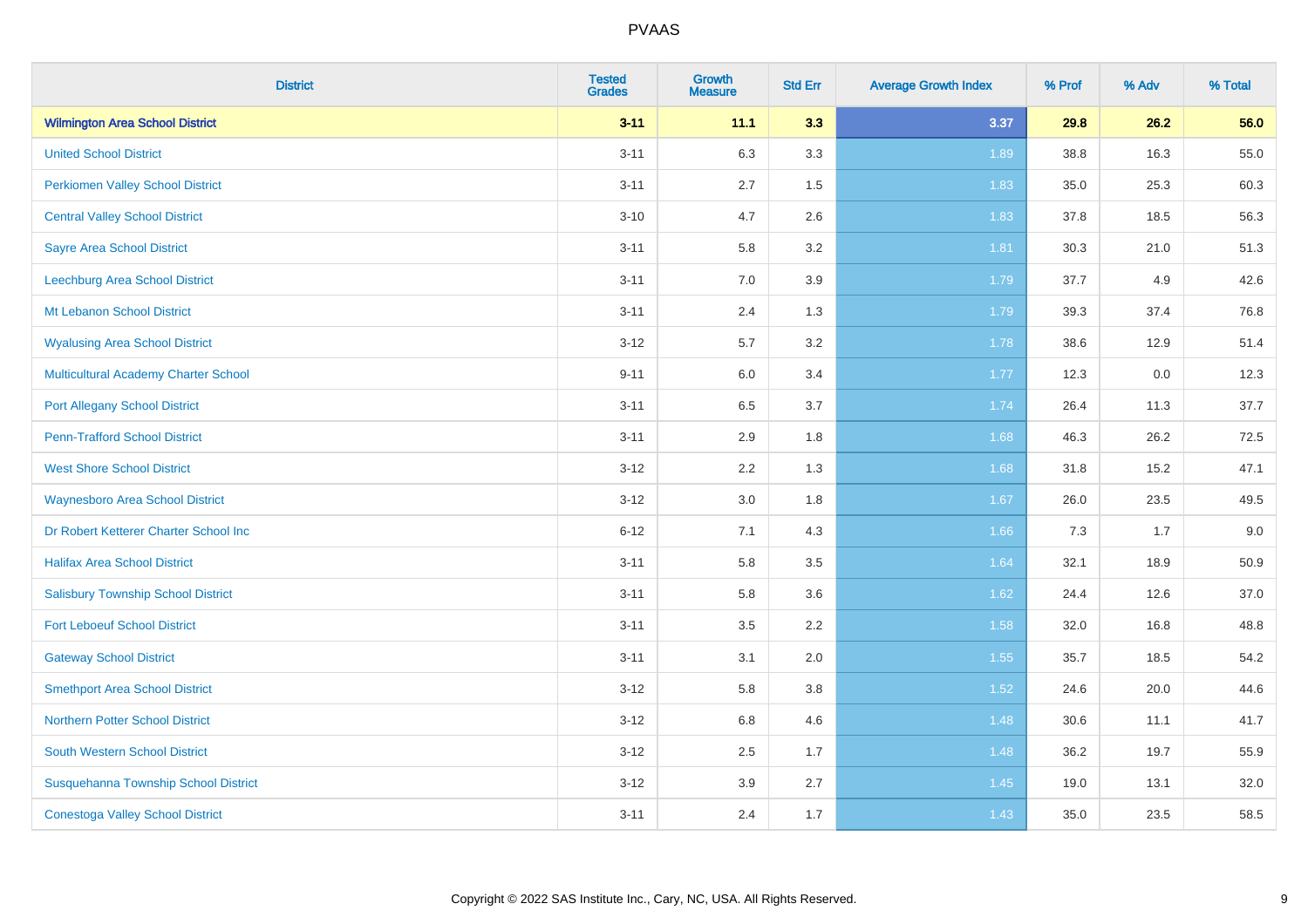| <b>District</b>                               | <b>Tested</b><br><b>Grades</b> | <b>Growth</b><br><b>Measure</b> | <b>Std Err</b> | <b>Average Growth Index</b> | % Prof | % Adv | % Total |
|-----------------------------------------------|--------------------------------|---------------------------------|----------------|-----------------------------|--------|-------|---------|
| <b>Wilmington Area School District</b>        | $3 - 11$                       | 11.1                            | 3.3            | 3.37                        | 29.8   | 26.2  | 56.0    |
| <b>Midd-West School District</b>              | $3 - 11$                       | 3.6                             | 2.6            | 1.42                        | 28.6   | 25.0  | 53.6    |
| <b>Western Wayne School District</b>          | $3 - 11$                       | 3.6                             | 2.6            | 1.39                        | 30.8   | 16.2  | 47.0    |
| Conemaugh Township Area School District       | $3 - 12$                       | 4.8                             | 3.5            | 1.39                        | 30.9   | 27.8  | 58.8    |
| <b>Mastery Charter School - Thomas Campus</b> | $3 - 10$                       | 7.9                             | 5.7            | 1.39                        | 12.5   | 0.0   | 12.5    |
| <b>Chestnut Ridge School District</b>         | $3 - 12$                       | 4.0                             | 2.9            | 1.38                        | 33.2   | 11.0  | 44.2    |
| Philipsburg-Osceola Area School District      | $3 - 11$                       | 4.1                             | 3.0            | 1.37                        | 22.5   | 16.2  | 38.8    |
| <b>Keystone School District</b>               | $3 - 11$                       | 7.8                             | 5.7            | 1.37                        | 35.0   | 45.0  | 80.0    |
| <b>Ringgold School District</b>               | $3 - 11$                       | 2.9                             | 2.2            | 1.32                        | 23.8   | 13.3  | 37.1    |
| Pennsylvania Virtual Charter School           | $3 - 11$                       | 4.4                             | 3.4            | 1.31                        | 29.8   | 21.2  | 51.0    |
| <b>Purchase Line School District</b>          | $3 - 12$                       | 4.3                             | 3.3            | 1.30                        | 32.3   | 9.0   | 41.4    |
| Johnsonburg Area School District              | $3 - 11$                       | 5.0                             | 3.9            | 1.27                        | 35.5   | 11.8  | 47.4    |
| <b>Bloomsburg Area School District</b>        | $3 - 10$                       | 4.3                             | 3.4            | 1.26                        | 36.5   | 20.6  | 57.1    |
| <b>Bellwood-Antis School District</b>         | $3 - 10$                       | 3.5                             | 2.8            | 1.24                        | 40.9   | 19.4  | 60.2    |
| <b>Upper Dublin School District</b>           | $3 - 12$                       | 2.1                             | 1.8            | 1.19                        | 34.7   | 30.0  | 64.7    |
| <b>Solanco School District</b>                | $3 - 11$                       | 2.2                             | 1.8            | 1.18                        | 27.2   | 15.0  | 42.3    |
| <b>Newport School District</b>                | $3 - 12$                       | 3.8                             | 3.3            | 1.17                        | 38.8   | 10.4  | 49.2    |
| People For People Charter School              | $3 - 12$                       | 6.4                             | 5.6            | 1.15                        | 2.4    | 0.0   | 2.4     |
| <b>Esperanza Cyber Charter School</b>         | $3 - 11$                       | 7.1                             | 6.1            | 1.15                        | 8.8    | 2.9   | 11.8    |
| <b>Southeast Delco School District</b>        | $3 - 10$                       | 3.9                             | 3.5            | 1.12                        | 18.6   | 3.4   | 22.0    |
| <b>Athens Area School District</b>            | $3 - 11$                       | 2.6                             | 2.3            | 1.11                        | 34.9   | 12.3  | 47.3    |
| <b>Haverford Township School District</b>     | $3 - 11$                       | 1.4                             | 1.4            | $1.05$                      | 36.7   | 26.3  | 63.0    |
| <b>Bermudian Springs School District</b>      | $3 - 11$                       | 2.5                             | 2.4            | 1.05                        | 31.8   | 23.5  | 55.3    |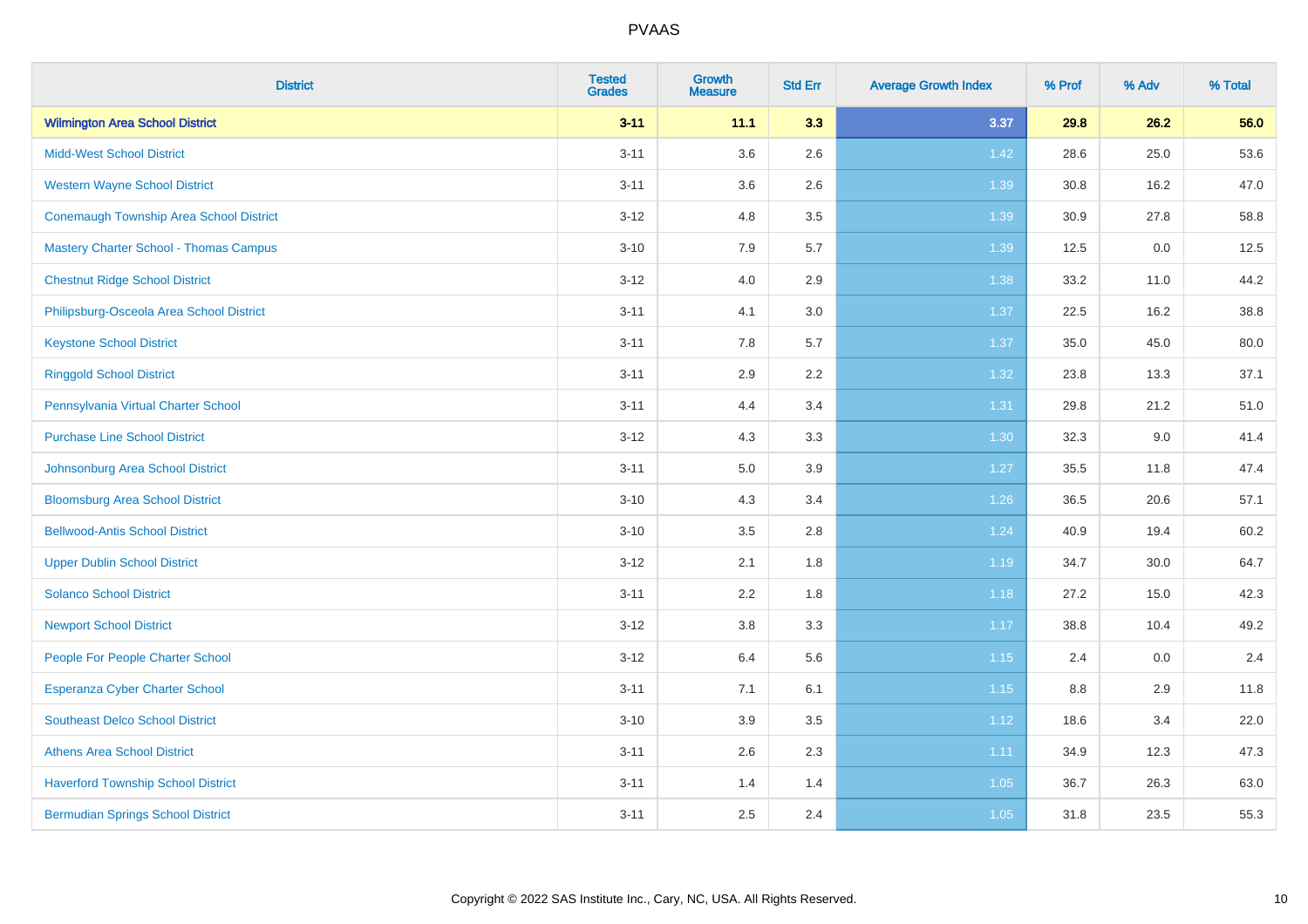| <b>District</b>                                 | <b>Tested</b><br><b>Grades</b> | Growth<br><b>Measure</b> | <b>Std Err</b> | <b>Average Growth Index</b> | % Prof | % Adv   | % Total |
|-------------------------------------------------|--------------------------------|--------------------------|----------------|-----------------------------|--------|---------|---------|
| <b>Wilmington Area School District</b>          | $3 - 11$                       | 11.1                     | 3.3            | 3.37                        | 29.8   | 26.2    | 56.0    |
| <b>Sharpsville Area School District</b>         | $3 - 11$                       | 3.8                      | 3.7            | 1.04                        | 41.1   | 23.2    | 64.3    |
| <b>Brownsville Area School District</b>         | $3 - 12$                       | 3.9                      | 3.8            | 1.04                        | 22.0   | 8.5     | 30.5    |
| Esperanza Academy Charter School                | $4 - 11$                       | 2.1                      | 2.1            | 1.01                        | 14.2   | $3.6\,$ | 17.8    |
| <b>Galeton Area School District</b>             | $3 - 11$                       | 5.4                      | 5.4            | 1.01                        | 33.3   | 22.2    | 55.6    |
| West Jefferson Hills School District            | $3 - 11$                       | 1.9                      | 1.9            | 0.99                        | 34.8   | 27.3    | 62.1    |
| <b>Centennial School District</b>               | $3 - 10$                       | 1.5                      | 1.5            | 0.98                        | 23.6   | 12.4    | 36.0    |
| <b>Eastern Lancaster County School District</b> | $3 - 12$                       | 2.9                      | 3.2            | 0.91                        | 35.2   | 36.4    | 71.6    |
| <b>Pottstown School District</b>                | $3 - 12$                       | 2.0                      | 2.2            | 0.88                        | 19.4   | 6.2     | 25.6    |
| Hope For Hyndman Charter School                 | $3 - 11$                       | 5.1                      | 5.8            | 0.88                        | 14.3   | 7.1     | 21.4    |
| <b>Clarion Area School District</b>             | $3 - 11$                       | 3.2                      | 3.7            | 0.88                        | 31.7   | 13.3    | 45.0    |
| Aspira Bilingual Cyber Charter School           | $3 - 11$                       | 5.1                      | 5.8            | 0.87                        | 4.8    | 0.0     | 4.8     |
| <b>Blackhawk School District</b>                | $3 - 11$                       | 2.0                      | 2.3            | 0.87                        | 34.6   | 20.7    | 55.3    |
| <b>Moon Area School District</b>                | $3 - 11$                       | 1.5                      | 1.8            | 0.86                        | 34.5   | 25.5    | 60.0    |
| <b>North Clarion County School District</b>     | $3 - 12$                       | 3.4                      | 4.1            | 0.83                        | 45.0   | 18.8    | 63.8    |
| <b>Penn-Delco School District</b>               | $3 - 11$                       | 1.3                      | 1.8            | 0.75                        | 26.5   | 12.6    | 39.1    |
| <b>School Lane Charter School</b>               | $3 - 11$                       | 2.6                      | 3.6            | 0.72                        | 23.1   | 18.7    | 41.8    |
| <b>Lewisburg Area School District</b>           | $3 - 11$                       | 1.7                      | 2.4            | 0.72                        | 35.9   | 35.9    | 71.8    |
| <b>Forest Hills School District</b>             | $3 - 11$                       | 1.8                      | 2.5            | 0.71                        | 28.8   | 10.3    | 39.1    |
| <b>Tunkhannock Area School District</b>         | $3 - 11$                       | 1.4                      | 2.0            | 0.71                        | 29.8   | 18.1    | 47.9    |
| <b>Mercer Area School District</b>              | $3 - 11$                       | 2.2                      | 3.1            | 0.70                        | 24.4   | 11.8    | 36.2    |
| <b>Springfield School District</b>              | $3 - 11$                       | 1.2                      | 1.7            | 0.69                        | 31.8   | 25.2    | 56.9    |
| <b>Williams Valley School District</b>          | $3 - 11$                       | 2.6                      | 3.7            | 0.69                        | 17.0   | 5.1     | 22.0    |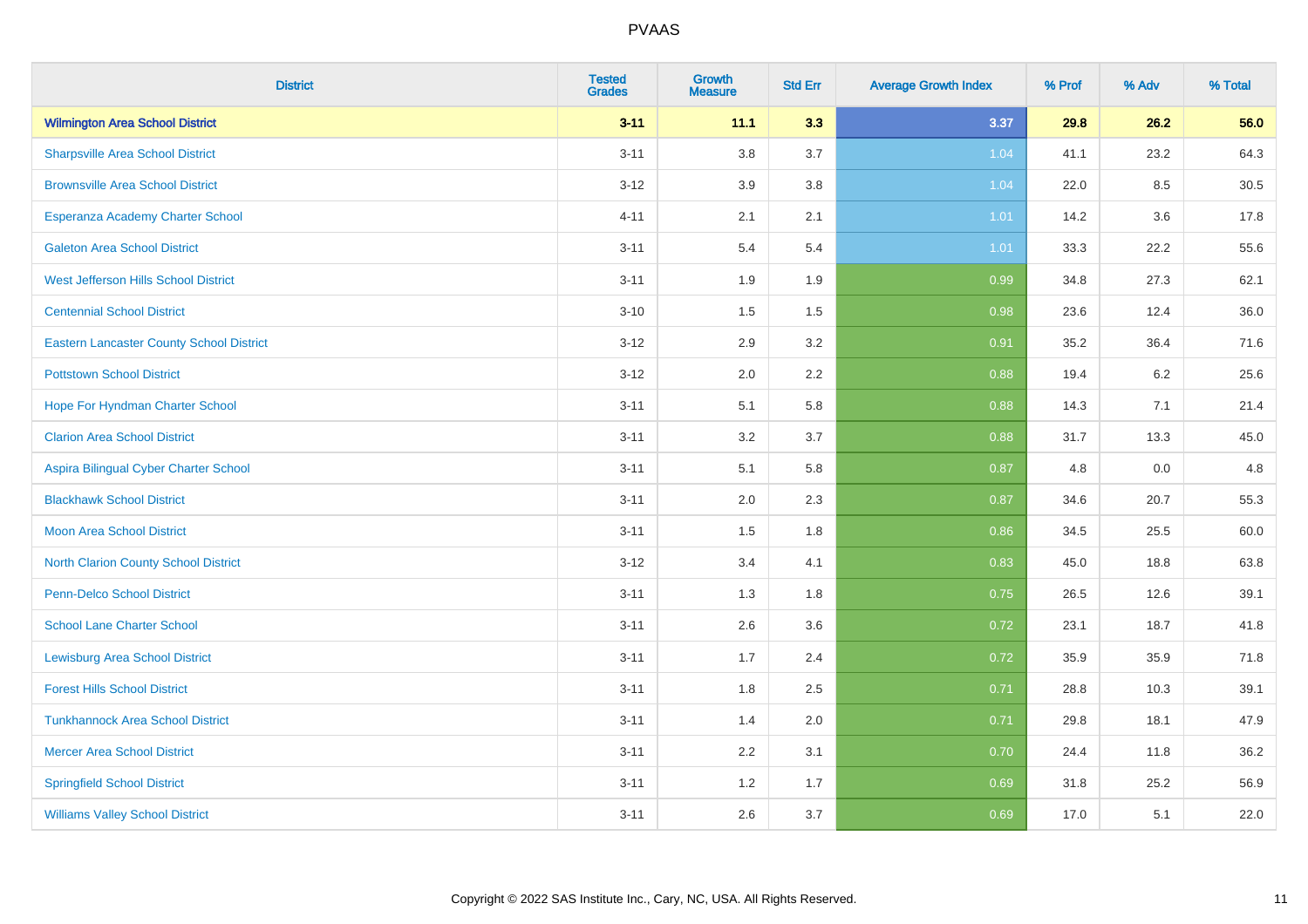| <b>District</b>                                    | <b>Tested</b><br><b>Grades</b> | <b>Growth</b><br><b>Measure</b> | <b>Std Err</b> | <b>Average Growth Index</b> | % Prof | % Adv | % Total |
|----------------------------------------------------|--------------------------------|---------------------------------|----------------|-----------------------------|--------|-------|---------|
| <b>Wilmington Area School District</b>             | $3 - 11$                       | 11.1                            | 3.3            | 3.37                        | 29.8   | 26.2  | 56.0    |
| <b>Union School District</b>                       | $3 - 12$                       | 2.5                             | 3.7            | 0.69                        | 17.9   | 10.4  | 28.4    |
| <b>Mastery Charter School - Pickett Campus</b>     | $6 - 10$                       | 2.7                             | 4.2            | 0.65                        | 20.6   | 0.0   | 20.6    |
| <b>Belmont Charter School</b>                      | $3 - 10$                       | 2.2                             | 3.4            | 0.64                        | 5.3    | 1.8   | $7.0\,$ |
| <b>Bensalem Township School District</b>           | $3 - 11$                       | 1.0                             | 1.6            | 0.63                        | 24.3   | 10.7  | 34.9    |
| <b>Bethlehem-Center School District</b>            | $3 - 10$                       | 2.1                             | 3.5            | 0.59                        | 32.3   | 4.6   | 36.9    |
| <b>Sullivan County School District</b>             | $3 - 10$                       | 2.5                             | 4.3            | 0.58                        | 43.6   | 7.7   | 51.3    |
| <b>Abington School District</b>                    | $3 - 10$                       | 0.9                             | 1.6            | 0.57                        | 29.7   | 28.7  | 58.4    |
| <b>Oley Valley School District</b>                 | $3 - 11$                       | 1.4                             | 2.4            | 0.56                        | 37.4   | 23.9  | 61.4    |
| <b>Upper Moreland Township School District</b>     | $3 - 11$                       | 1.1                             | 2.0            | 0.56                        | 24.8   | 26.6  | 51.3    |
| <b>Seneca Valley School District</b>               | $3 - 11$                       | 0.8                             | 1.4            | 0.54                        | 40.6   | 25.2  | 65.8    |
| Shenango Area School District                      | $3 - 11$                       | 1.7                             | 3.2            | 0.52                        | 41.4   | 13.8  | 55.3    |
| Juniata Valley School District                     | $3 - 11$                       | 1.6                             | 3.2            | 0.51                        | 23.1   | 9.4   | 32.5    |
| Daniel Boone Area School District                  | $3 - 12$                       | 0.9                             | 1.9            | 0.46                        | 28.9   | 22.0  | 51.0    |
| <b>Annville-Cleona School District</b>             | $3 - 12$                       | 1.1                             | 2.4            | 0.45                        | 34.8   | 13.6  | 48.5    |
| <b>MaST Community Charter School II</b>            | $3 - 10$                       | 1.4                             | 3.0            | 0.45                        | 16.1   | 4.6   | 20.7    |
| Philadelphia Electrical & Tech Charter High School | $10 - 10$                      | 1.2                             | 2.6            | 0.45                        | 0.9    | 0.0   | 0.9     |
| <b>Brentwood Borough School District</b>           | $3 - 11$                       | 1.3                             | 3.0            | 0.44                        | 20.2   | 16.0  | 36.2    |
| <b>Austin Area School District</b>                 | $3 - 11$                       | 2.6                             | 6.0            | 0.43                        | 25.0   | 18.8  | 43.8    |
| <b>Reach Cyber Charter School</b>                  | $3 - 11$                       | 1.4                             | 3.6            | 0.40                        | 32.9   | 15.2  | 48.1    |
| Pennsylvania Cyber Charter School                  | $3 - 11$                       | 0.6                             | 1.5            | 0.37                        | 20.8   | 8.1   | 28.9    |
| <b>Upper Adams School District</b>                 | $3 - 11$                       | 0.9                             | 2.5            | 0.37                        | 33.0   | 17.0  | 50.0    |
| <b>Wattsburg Area School District</b>              | $3 - 11$                       | 1.0                             | 2.7            | 0.36                        | 20.4   | 12.4  | 32.7    |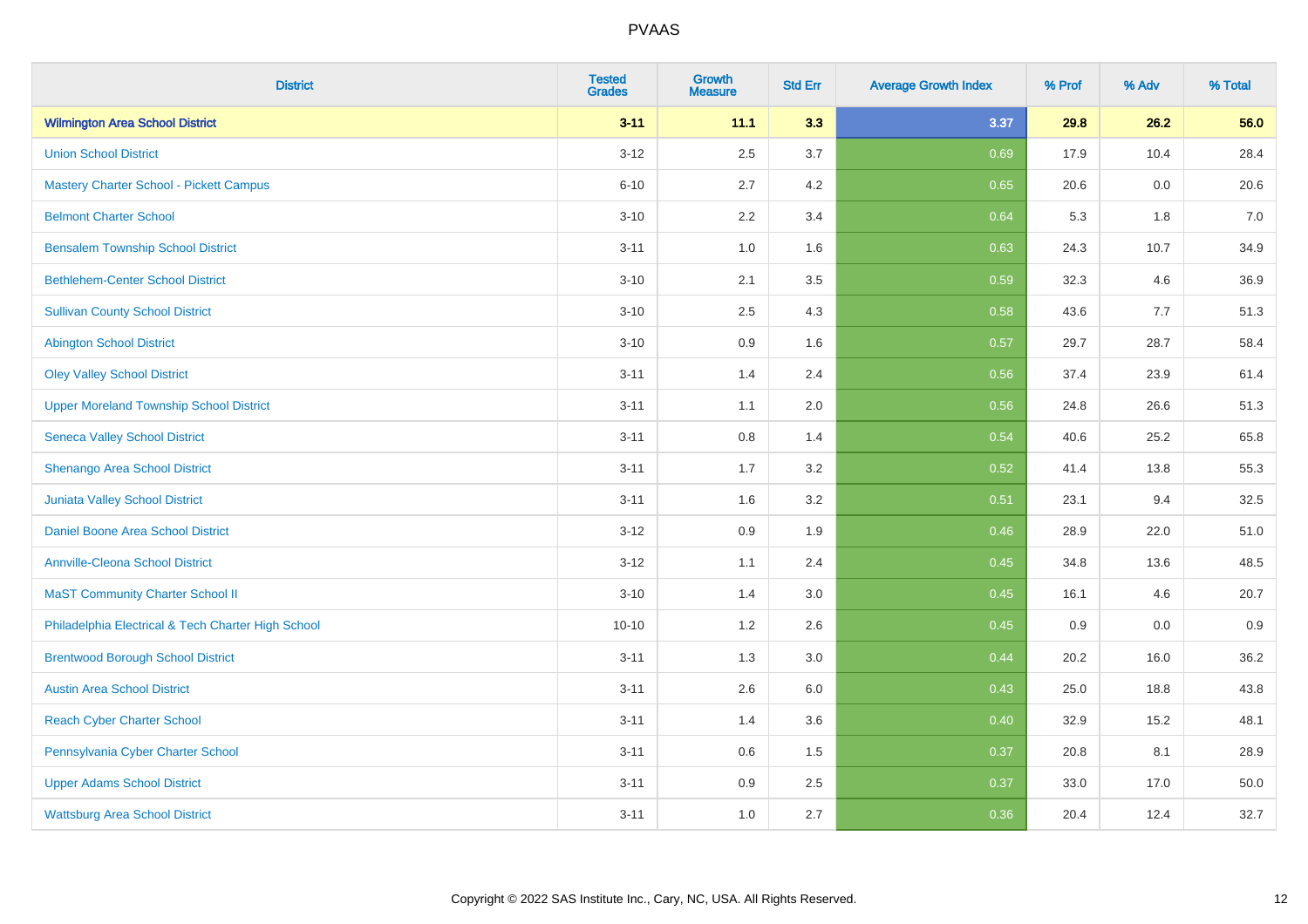| <b>District</b>                                  | <b>Tested</b><br><b>Grades</b> | <b>Growth</b><br><b>Measure</b> | <b>Std Err</b> | <b>Average Growth Index</b> | % Prof | % Adv | % Total |
|--------------------------------------------------|--------------------------------|---------------------------------|----------------|-----------------------------|--------|-------|---------|
| <b>Wilmington Area School District</b>           | $3 - 11$                       | 11.1                            | 3.3            | 3.37                        | 29.8   | 26.2  | 56.0    |
| <b>North Star School District</b>                | $3 - 11$                       | 1.1                             | 3.3            | 0.34                        | 26.2   | 20.0  | 46.2    |
| <b>Avella Area School District</b>               | $3 - 12$                       | 1.6                             | 4.7            | 0.34                        | 34.8   | 7.2   | 42.0    |
| <b>Wilson School District</b>                    | $3 - 12$                       | 0.5                             | 1.5            | 0.32                        | 30.4   | 25.5  | 55.9    |
| <b>Hopewell Area School District</b>             | $3 - 11$                       | 0.8                             | 2.6            | 0.31                        | 34.5   | 12.4  | 46.9    |
| South Williamsport Area School District          | $3 - 10$                       | 0.9                             | 3.1            | 0.31                        | 38.4   | 11.6  | 50.0    |
| <b>New Foundations Charter School</b>            | $3 - 11$                       | 0.6                             | 2.2            | 0.29                        | 22.4   | 4.0   | 26.4    |
| <b>Jersey Shore Area School District</b>         | $3 - 11$                       | 0.7                             | 2.5            | 0.27                        | 39.3   | 13.6  | 52.9    |
| <b>Tech Freire Charter School</b>                | $9 - 11$                       | 0.7                             | 2.5            | 0.27                        | 3.6    | 0.0   | 3.6     |
| <b>Marion Center Area School District</b>        | $3 - 10$                       | 0.8                             | 2.9            | 0.27                        | 23.3   | 11.1  | 34.4    |
| <b>Shippensburg Area School District</b>         | $3 - 11$                       | 0.5                             | 1.8            | 0.26                        | 23.5   | 22.8  | 46.3    |
| <b>Hamburg Area School District</b>              | $3 - 11$                       | 0.6                             | 2.4            | 0.25                        | 28.0   | 15.5  | 43.6    |
| <b>Ridley School District</b>                    | $3 - 12$                       | 0.3                             | 1.6            | 0.21                        | 32.0   | 10.7  | 42.6    |
| <b>Tulpehocken Area School District</b>          | $3-12$                         | 1.0                             | 4.9            | 0.20                        | 11.5   | 23.1  | 34.6    |
| <b>Tidioute Community Charter School</b>         | $3 - 11$                       | 0.8                             | 4.4            | 0.19                        | 18.1   | 6.9   | 25.0    |
| <b>Garnet Valley School District</b>             | $3 - 10$                       | 0.2                             | 1.7            | 0.13                        | 34.9   | 26.4  | 61.3    |
| <b>Central Columbia School District</b>          | $3-12$                         | 0.3                             | 2.3            | 0.12                        | 25.4   | 37.6  | 63.0    |
| Altoona Area School District                     | $3 - 12$                       | 0.1                             | 1.5            | 0.07                        | 29.0   | 13.8  | 42.8    |
| Community Academy Of Philadelphia Charter School | $3 - 11$                       | 0.1                             | 2.6            | 0.06                        | 9.7    | 2.6   | 12.4    |
| Penn Hills School District                       | $3 - 11$                       | 0.0                             | 2.4            | 0.02                        | 18.4   | 7.1   | 25.6    |
| Southern Tioga School District                   | $3 - 11$                       | $-0.1$                          | 2.8            | $-0.03$                     | 26.3   | 10.3  | 36.6    |
| <b>Warren County School District</b>             | $3 - 11$                       | $-0.1$                          | 1.6            | $-0.06$                     | 26.7   | 9.7   | 36.4    |
| <b>Northern Cambria School District</b>          | $3 - 11$                       | $-0.3$                          | 3.4            | $-0.09$                     | 26.5   | $1.2$ | 27.7    |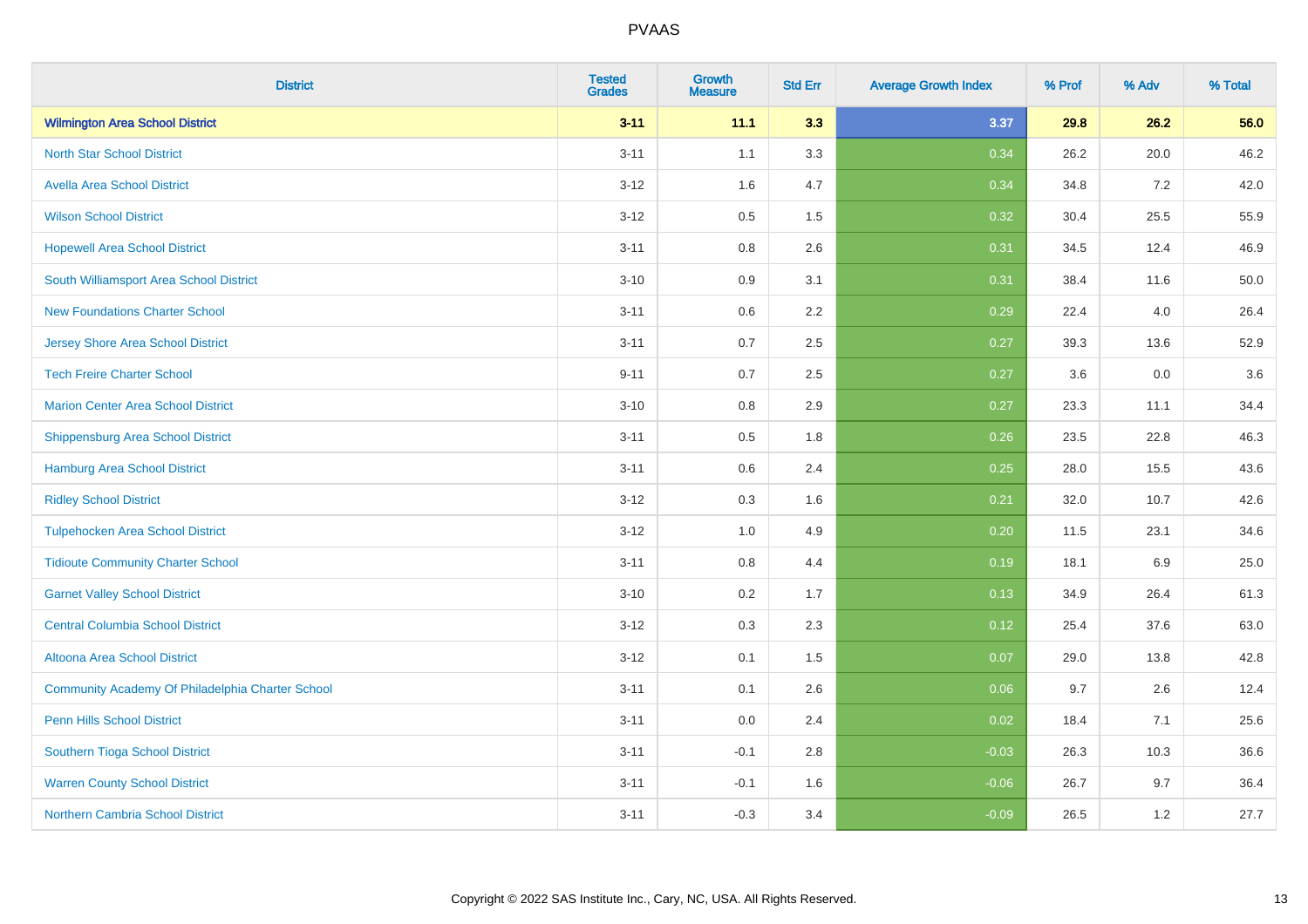| <b>District</b>                            | <b>Tested</b><br><b>Grades</b> | <b>Growth</b><br><b>Measure</b> | <b>Std Err</b> | <b>Average Growth Index</b> | % Prof | % Adv | % Total  |
|--------------------------------------------|--------------------------------|---------------------------------|----------------|-----------------------------|--------|-------|----------|
| <b>Wilmington Area School District</b>     | $3 - 11$                       | 11.1                            | 3.3            | 3.37                        | 29.8   | 26.2  | 56.0     |
| <b>Freeport Area School District</b>       | $3 - 10$                       | $-0.2$                          | 2.1            | $-0.10$                     | 37.4   | 29.8  | 67.2     |
| Lehigh Career & Technical Institute        | $10 - 12$                      | $-0.7$                          | 6.3            | $-0.11$                     | 36.4   | 4.6   | 40.9     |
| <b>Brockway Area School District</b>       | $3 - 11$                       | $-0.4$                          | 3.5            | $-0.11$                     | 41.2   | 13.8  | 55.0     |
| <b>Harrisburg City School District</b>     | $3 - 11$                       | $-0.2$                          | 2.0            | $-0.11$                     | 6.0    | 2.0   | 8.0      |
| <b>Wilson Area School District</b>         | $3 - 11$                       | $-0.3$                          | 2.4            | $-0.12$                     | 35.4   | 14.6  | 50.0     |
| <b>Fairfield Area School District</b>      | $3 - 11$                       | $-0.5$                          | 3.6            | $-0.13$                     | 43.9   | 6.1   | $50.0\,$ |
| <b>Otto-Eldred School District</b>         | $3 - 11$                       | $-0.5$                          | 3.5            | $-0.13$                     | 35.8   | 10.5  | 46.3     |
| <b>Greencastle-Antrim School District</b>  | $3 - 11$                       | $-0.3$                          | 2.0            | $-0.14$                     | 30.9   | 22.2  | 53.1     |
| <b>Portage Area School District</b>        | $3 - 10$                       | $-0.5$                          | 3.3            | $-0.14$                     | 27.0   | 20.6  | 47.6     |
| <b>Central Greene School District</b>      | $3 - 11$                       | $-0.4$                          | 2.5            | $-0.15$                     | 27.8   | 14.8  | 42.6     |
| South Side Area School District            | $3 - 11$                       | $-0.6$                          | 3.1            | $-0.19$                     | 24.0   | 28.0  | 52.0     |
| Jeannette City School District             | $3 - 11$                       | $-0.7$                          | 3.4            | $-0.20$                     | 26.8   | 4.1   | 30.9     |
| <b>Fort Cherry School District</b>         | $3 - 10$                       | $-0.7$                          | 3.1            | $-0.21$                     | 30.6   | 14.1  | 44.7     |
| <b>Claysburg-Kimmel School District</b>    | $3 - 11$                       | $-1.2$                          | 5.2            | $-0.22$                     | 5.0    | 0.0   | $5.0\,$  |
| <b>Blacklick Valley School District</b>    | $3 - 11$                       | $-0.9$                          | 3.9            | $-0.23$                     | 7.7    | 7.7   | 15.4     |
| <b>Evergreen Community Charter School</b>  | $6 - 11$                       | $-1.1$                          | 4.7            | $-0.23$                     | 34.6   | 26.9  | 61.5     |
| <b>Ferndale Area School District</b>       | $3 - 10$                       | $-1.1$                          | 4.1            | $-0.27$                     | 21.0   | 7.9   | 29.0     |
| Northern Lebanon School District           | $3 - 11$                       | $-0.7$                          | 2.3            | $-0.29$                     | 18.8   | 6.8   | 25.6     |
| <b>Cranberry Area School District</b>      | $3 - 12$                       | $-0.9$                          | 3.1            | $-0.29$                     | 25.5   | 9.7   | 35.2     |
| Mastery Charter High School-Lenfest Campus | $7 - 11$                       | $-1.8$                          | 5.8            | $-0.30$                     | 26.3   | 0.0   | 26.3     |
| South Allegheny School District            | $3 - 11$                       | $-0.9$                          | 3.1            | $-0.30$                     | 23.8   | 2.5   | 26.2     |
| <b>Columbia Borough School District</b>    | $3 - 12$                       | $-1.1$                          | 3.6            | $-0.31$                     | 17.2   | 1.7   | 19.0     |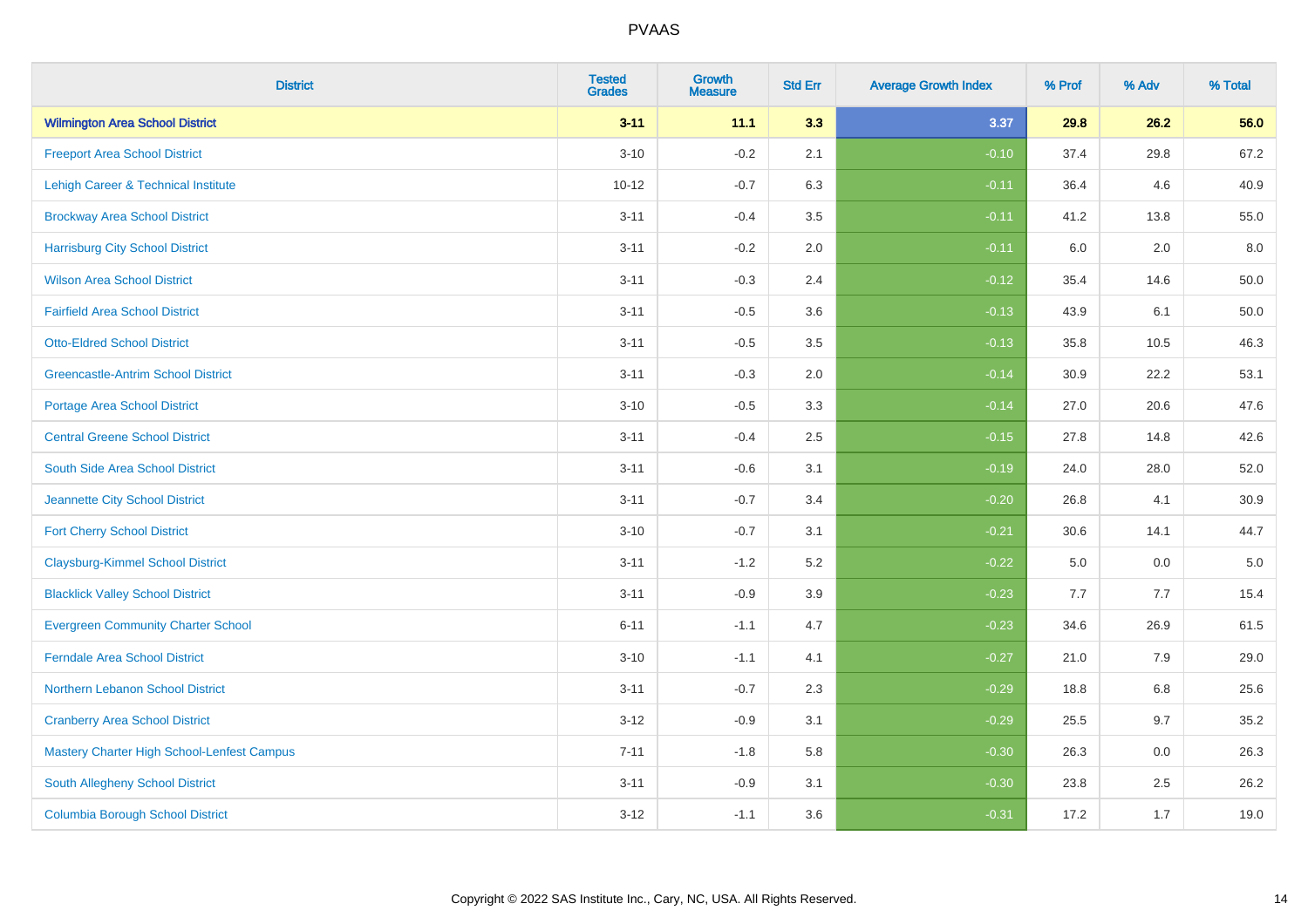| <b>District</b>                                         | <b>Tested</b><br><b>Grades</b> | <b>Growth</b><br><b>Measure</b> | <b>Std Err</b> | <b>Average Growth Index</b> | % Prof | % Adv | % Total |
|---------------------------------------------------------|--------------------------------|---------------------------------|----------------|-----------------------------|--------|-------|---------|
| <b>Wilmington Area School District</b>                  | $3 - 11$                       | 11.1                            | 3.3            | 3.37                        | 29.8   | 26.2  | 56.0    |
| <b>Clairton City School District</b>                    | $3 - 11$                       | $-1.6$                          | 5.0            | $-0.32$                     | 3.8    | 0.5   | 4.4     |
| <b>Forest City Regional School District</b>             | $3 - 12$                       | $-1.2$                          | 3.6            | $-0.33$                     | 26.5   | 8.2   | 34.7    |
| <b>Palmerton Area School District</b>                   | $3 - 11$                       | $-0.9$                          | 2.7            | $-0.34$                     | 34.3   | 14.3  | 48.6    |
| <b>MaST Community Charter School</b>                    | $3 - 10$                       | $-0.9$                          | 2.5            | $-0.34$                     | 25.0   | 21.6  | 46.6    |
| <b>Clearfield Area School District</b>                  | $3 - 10$                       | $-1.3$                          | 3.7            | $-0.34$                     | 43.9   | 24.6  | 68.4    |
| <b>Everett Area School District</b>                     | $3 - 11$                       | $-1.1$                          | 3.1            | $-0.34$                     | 34.2   | 13.2  | 47.4    |
| <b>Pine Grove Area School District</b>                  | $3 - 11$                       | $-1.1$                          | 3.0            | $-0.36$                     | 29.5   | 14.3  | 43.8    |
| <b>Westmont Hilltop School District</b>                 | $3 - 11$                       | $-1.0$                          | 2.8            | $-0.36$                     | 33.3   | 14.7  | 48.0    |
| <b>Forest Area School District</b>                      | $3 - 11$                       | $-1.8$                          | 4.7            | $-0.37$                     | 18.9   | 15.1  | 34.0    |
| <b>Farrell Area School District</b>                     | $3 - 11$                       | $-1.9$                          | 4.2            | $-0.44$                     | 9.3    | 11.6  | 20.9    |
| <b>Burrell School District</b>                          | $3 - 11$                       | $-1.5$                          | 3.3            | $-0.44$                     | 27.8   | 17.7  | 45.6    |
| <b>Chichester School District</b>                       | $3 - 11$                       | $-1.8$                          | 4.2            | $-0.44$                     | 40.0   | 14.0  | 54.0    |
| <b>Schuylkill Valley School District</b>                | $3 - 11$                       | $-1.0$                          | 2.2            | $-0.47$                     | 29.8   | 20.2  | 50.0    |
| <b>Allegheny Valley School District</b>                 | $3 - 11$                       | $-1.9$                          | 3.9            | $-0.48$                     | 31.8   | 11.4  | 43.2    |
| York Academy Regional Charter School                    | $3 - 11$                       | $-2.3$                          | 4.4            | $-0.52$                     | 23.5   | 2.0   | 25.5    |
| <b>Lakeview School District</b>                         | $3 - 11$                       | $-1.9$                          | 3.5            | $-0.53$                     | 41.5   | 12.3  | 53.8    |
| <b>Southeastern Greene School District</b>              | $3 - 10$                       | $-2.3$                          | 4.4            | $-0.53$                     | 29.0   | 9.7   | 38.7    |
| <b>Susq-Cyber Charter School</b>                        | $9 - 11$                       | $-3.2$                          | 5.8            | $-0.54$                     | 23.8   | 4.8   | 28.6    |
| Center For Student Learning Charter School At Pennsbury | $6 - 12$                       | $-3.3$                          | 6.0            | $-0.55$                     | 23.1   | 0.0   | 23.1    |
| <b>Penns Manor Area School District</b>                 | $3 - 12$                       | $-1.9$                          | 3.5            | $-0.55$                     | 24.2   | 3.8   | 28.0    |
| <b>Highlands School District</b>                        | $3 - 11$                       | $-1.3$                          | 2.3            | $-0.55$                     | 32.6   | 10.5  | 43.0    |
| <b>South Eastern School District</b>                    | $3 - 11$                       | $-1.0$                          | 1.8            | $-0.55$                     | 36.4   | 17.1  | 53.5    |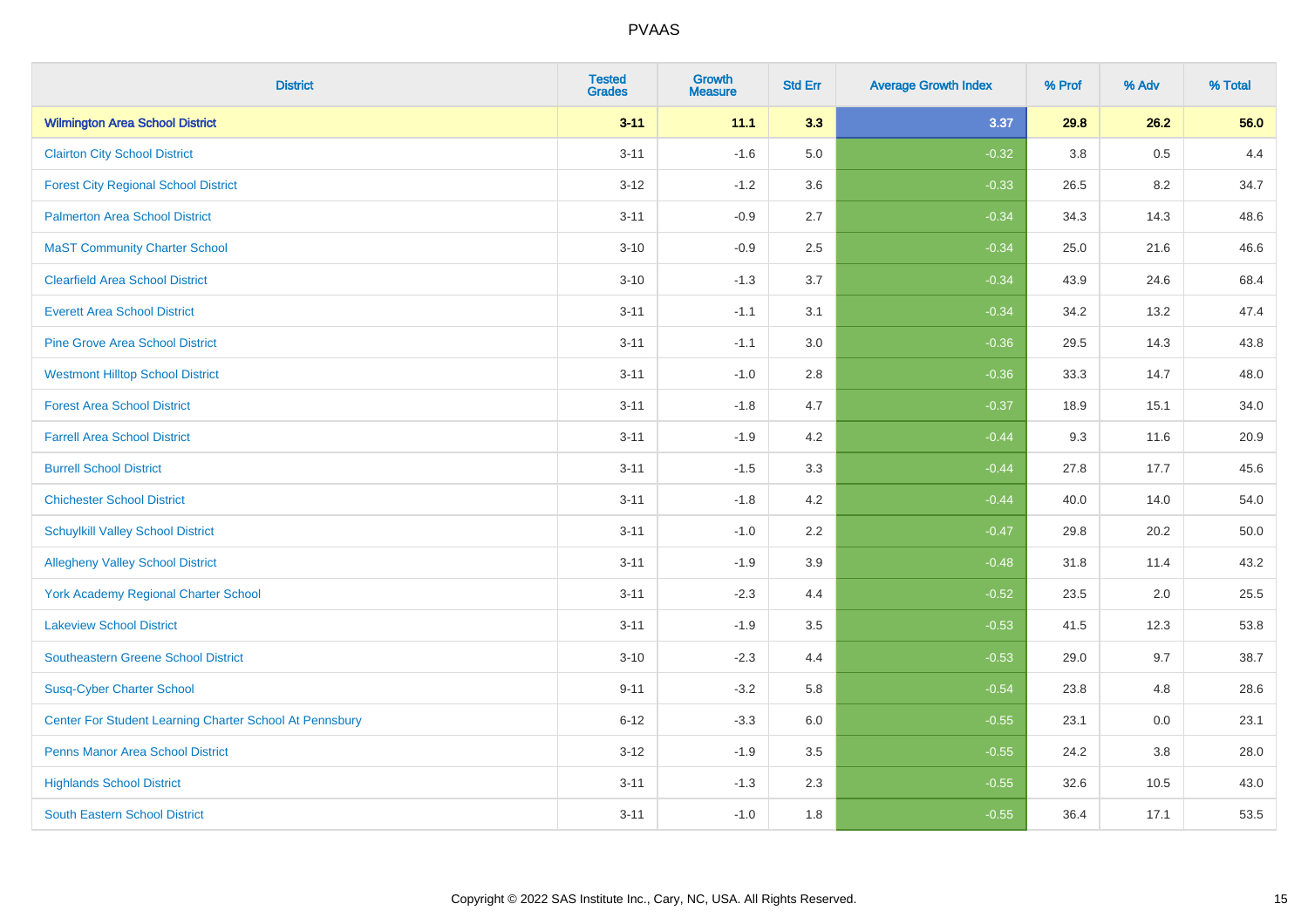| <b>District</b>                             | <b>Tested</b><br><b>Grades</b> | <b>Growth</b><br><b>Measure</b> | <b>Std Err</b> | <b>Average Growth Index</b> | % Prof | % Adv | % Total |
|---------------------------------------------|--------------------------------|---------------------------------|----------------|-----------------------------|--------|-------|---------|
| <b>Wilmington Area School District</b>      | $3 - 11$                       | 11.1                            | 3.3            | 3.37                        | 29.8   | 26.2  | 56.0    |
| <b>Exeter Township School District</b>      | $3 - 11$                       | $-1.0$                          | 1.7            | $-0.58$                     | 27.2   | 15.6  | 42.8    |
| <b>Bangor Area School District</b>          | $3 - 12$                       | $-1.2$                          | 2.0            | $-0.60$                     | 25.8   | 12.7  | 38.5    |
| <b>Carlynton School District</b>            | $3 - 11$                       | $-2.0$                          | 3.2            | $-0.62$                     | 27.9   | 5.2   | 33.1    |
| <b>Lebanon School District</b>              | $3 - 11$                       | $-1.2$                          | 1.9            | $-0.63$                     | 15.2   | 6.4   | 21.6    |
| Propel Charter School - Braddock Hills      | $3 - 11$                       | $-2.1$                          | 3.3            | $-0.63$                     | 4.8    | 3.2   | 8.1     |
| <b>New Brighton Area School District</b>    | $3 - 11$                       | $-2.1$                          | 3.2            | $-0.65$                     | 31.5   | 11.1  | 42.6    |
| <b>Monessen City School District</b>        | $3 - 10$                       | $-3.9$                          | 5.6            | $-0.69$                     | 21.0   | 10.5  | 31.6    |
| <b>Tri-Valley School District</b>           | $3 - 10$                       | $-2.7$                          | 3.9            | $-0.69$                     | 31.0   | 9.5   | 40.5    |
| Northern Bedford County School District     | $3 - 11$                       | $-2.3$                          | 3.3            | $-0.69$                     | 26.2   | 16.9  | 43.1    |
| <b>Norwin School District</b>               | $3 - 11$                       | $-1.1$                          | 1.6            | $-0.70$                     | 37.7   | 27.6  | 65.2    |
| <b>Albert Gallatin Area School District</b> | $3 - 11$                       | $-1.7$                          | 2.3            | $-0.72$                     | 31.9   | 20.7  | 52.7    |
| <b>Valley Grove School District</b>         | $3 - 10$                       | $-4.0$                          | 5.5            | $-0.72$                     | 68.4   | 15.8  | 84.2    |
| Urban Pathways 6-12 Charter School          | $6 - 11$                       | $-4.1$                          | 5.7            | $-0.72$                     | 0.0    | 0.0   | $0.0\,$ |
| <b>Roberto Clemente Charter School</b>      | $3 - 12$                       | $-3.3$                          | 4.1            | $-0.79$                     | 22.7   | 4.6   | 27.3    |
| <b>Bradford Area School District</b>        | $3 - 12$                       | $-1.8$                          | 2.3            | $-0.79$                     | 31.2   | 16.7  | 47.9    |
| Mastery Charter School - Shoemaker Campus   | $7 - 10$                       | $-2.3$                          | 2.8            | $-0.81$                     | 10.1   | 3.7   | 13.8    |
| <b>Northgate School District</b>            | $3 - 11$                       | $-3.0$                          | 3.4            | $-0.85$                     | 35.6   | 6.8   | 42.4    |
| <b>Minersville Area School District</b>     | $3 - 11$                       | $-2.9$                          | 3.4            | $-0.86$                     | 27.4   | 9.7   | 37.1    |
| <b>Reynolds School District</b>             | $3 - 10$                       | $-3.0$                          | 3.5            | $-0.87$                     | 27.3   | 9.1   | 36.4    |
| <b>Carbondale Area School District</b>      | $3 - 10$                       | $-2.8$                          | 3.2            | $-0.87$                     | 27.5   | 2.9   | 30.4    |
| <b>Mount Union Area School District</b>     | $3 - 10$                       | $-2.5$                          | 2.8            | $-0.89$                     | 19.8   | 5.8   | 25.6    |
| <b>Uniontown Area School District</b>       | $3 - 11$                       | $-2.8$                          | 3.1            | $-0.91$                     | 31.7   | 7.3   | 39.0    |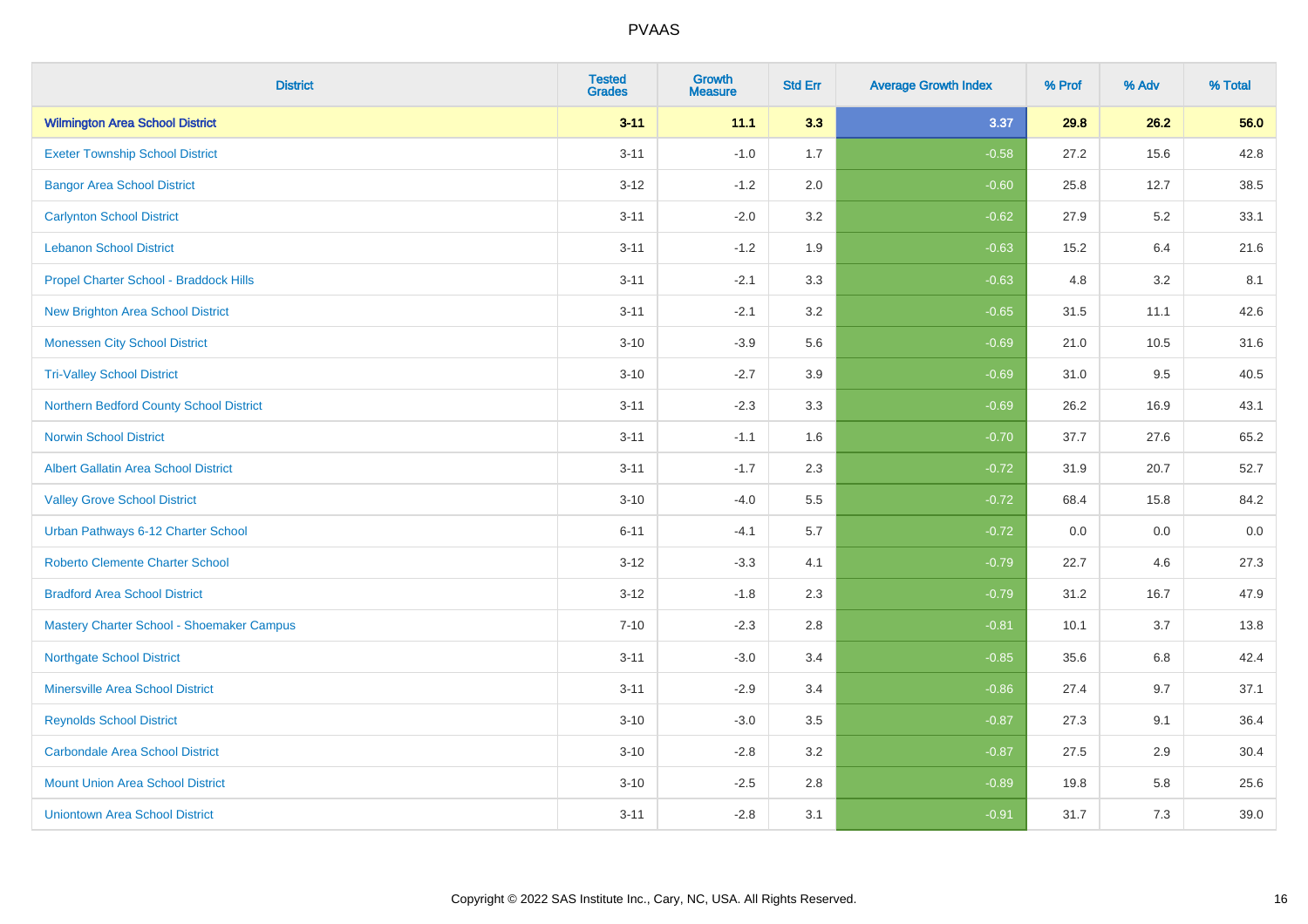| <b>District</b>                                 | <b>Tested</b><br><b>Grades</b> | <b>Growth</b><br><b>Measure</b> | <b>Std Err</b> | <b>Average Growth Index</b> | % Prof | % Adv   | % Total |
|-------------------------------------------------|--------------------------------|---------------------------------|----------------|-----------------------------|--------|---------|---------|
| <b>Wilmington Area School District</b>          | $3 - 11$                       | 11.1                            | 3.3            | 3.37                        | 29.8   | 26.2    | 56.0    |
| <b>Conneaut School District</b>                 | $3 - 12$                       | $-2.3$                          | 2.6            | $-0.91$                     | 27.4   | 9.7     | 37.1    |
| <b>Wyomissing Area School District</b>          | $3 - 12$                       | $-2.4$                          | 2.6            | $-0.92$                     | 25.6   | 28.1    | 53.7    |
| <b>Propel Charter School-Montour</b>            | $3 - 10$                       | $-3.4$                          | 3.6            | $-0.93$                     | 7.7    | $0.0\,$ | 7.7     |
| <b>KIPP Dubois Charter School</b>               | $9 - 10$                       | $-3.0$                          | 3.1            | $-0.95$                     | 10.0   | 0.0     | 10.0    |
| <b>Northwest Area School District</b>           | $3 - 10$                       | $-3.2$                          | 3.3            | $-0.97$                     | 30.4   | 13.0    | 43.5    |
| <b>Sugar Valley Rural Charter School</b>        | $3 - 11$                       | $-3.6$                          | 3.7            | $-0.98$                     | 10.3   | 0.0     | 10.3    |
| <b>Shamokin Area School District</b>            | $3 - 11$                       | $-2.6$                          | 2.5            | $-1.06$                     | 19.6   | 9.8     | 29.3    |
| <b>Mahanoy Area School District</b>             | $3 - 10$                       | $-3.4$                          | 3.1            | $-1.07$                     | 21.4   | 8.6     | 30.0    |
| <b>Moshannon Valley School District</b>         | $3 - 10$                       | $-5.1$                          | 4.6            | $-1.12$                     | 25.0   | 12.5    | 37.5    |
| <b>Cameron County School District</b>           | $3 - 12$                       | $-5.0$                          | 4.4            | $-1.12$                     | 34.9   | 4.8     | 39.7    |
| <b>Harmony Area School District</b>             | $3 - 10$                       | $-5.7$                          | $5.0\,$        | $-1.13$                     | 33.3   | 0.0     | 33.3    |
| Northwestern Lehigh School District             | $3 - 11$                       | $-2.4$                          | 2.1            | $-1.14$                     | 41.7   | 17.9    | 59.5    |
| <b>Beaver Area School District</b>              | $3 - 10$                       | $-3.0$                          | 2.5            | $-1.16$                     | 25.8   | 27.8    | 53.6    |
| <b>Shaler Area School District</b>              | $3 - 11$                       | $-2.1$                          | 1.8            | $-1.18$                     | 32.0   | 13.0    | 45.0    |
| <b>Susquehanna Community School District</b>    | $3 - 11$                       | $-4.5$                          | 3.8            | $-1.19$                     | 31.9   | $8.8\,$ | 40.7    |
| <b>Cornell School District</b>                  | $3 - 11$                       | $-5.5$                          | 4.6            | $-1.20$                     | 11.3   | $3.2\,$ | 14.5    |
| <b>Millville Area School District</b>           | $3-12$                         | $-5.6$                          | 4.4            | $-1.26$                     | 31.4   | 11.4    | 42.9    |
| <b>Springfield Township School District</b>     | $3 - 11$                       | $-3.9$                          | 3.1            | $-1.27$                     | 37.2   | 30.8    | 68.1    |
| <b>Propel Charter School-Homestead</b>          | $3 - 11$                       | $-5.0$                          | 3.9            | $-1.27$                     | 7.3    | 0.0     | 7.3     |
| <b>Keystone Education Center Charter School</b> | $3 - 12$                       | $-6.5$                          | 5.1            | $-1.28$                     | 0.0    | 0.0     | 0.0     |
| <b>Bucks County Technical High School</b>       | $9 - 10$                       | $-2.9$                          | 2.2            | $-1.29$                     | 27.7   | 10.4    | 38.2    |
| <b>Shenandoah Valley School District</b>        | $3 - 11$                       | $-4.5$                          | 3.5            | $-1.29$                     | 14.3   | 0.0     | 14.3    |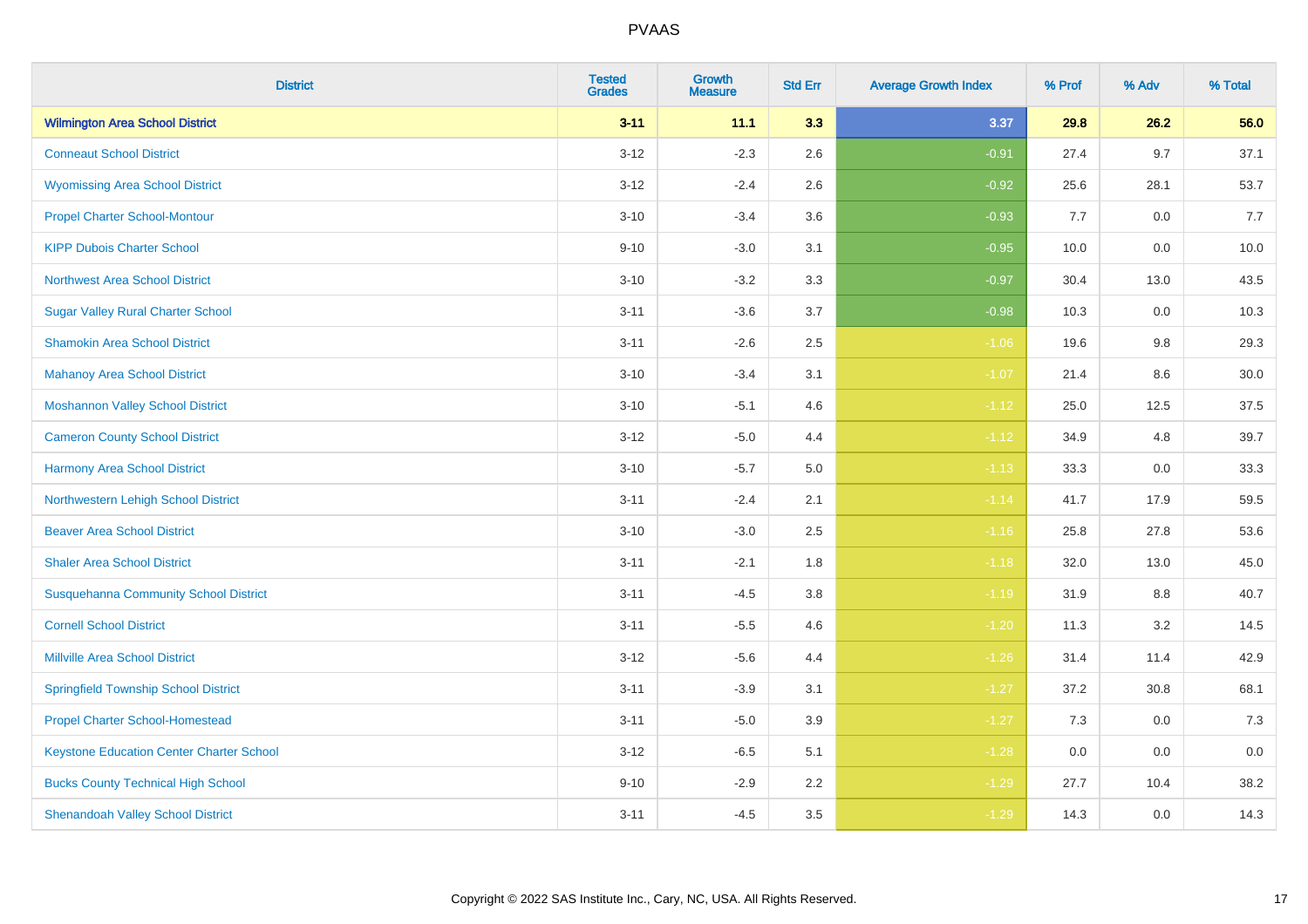| <b>District</b>                               | <b>Tested</b><br><b>Grades</b> | <b>Growth</b><br><b>Measure</b> | <b>Std Err</b> | <b>Average Growth Index</b> | % Prof | % Adv | % Total |
|-----------------------------------------------|--------------------------------|---------------------------------|----------------|-----------------------------|--------|-------|---------|
| <b>Wilmington Area School District</b>        | $3 - 11$                       | 11.1                            | 3.3            | 3.37                        | 29.8   | 26.2  | 56.0    |
| <b>Southern Fulton School District</b>        | $3 - 11$                       | $-5.1$                          | 4.0            | $-1.29$                     | 21.7   | 13.0  | 34.8    |
| <b>Rose Tree Media School District</b>        | $3 - 10$                       | $-2.8$                          | 2.1            | $-1.33$                     | 35.2   | 29.6  | 64.8    |
| <b>Northeast Bradford School District</b>     | $3 - 10$                       | $-5.0$                          | 3.7            | $-1.35$                     | 30.6   | 4.8   | 35.5    |
| <b>Dubois Area School District</b>            | $3 - 11$                       | $-2.8$                          | 2.0            | $-1.37$                     | 35.5   | 19.0  | 54.6    |
| <b>Chester-Upland School District</b>         | $3 - 11$                       | $-3.6$                          | 2.6            | $-1.38$                     | 1.6    | 0.0   | 1.6     |
| <b>Franklin Area School District</b>          | $3 - 11$                       | $-3.7$                          | 2.6            | $-1.43$                     | 30.5   | 5.9   | 36.4    |
| <b>Weatherly Area School District</b>         | $3 - 11$                       | $-5.8$                          | 4.0            | $-1.44$                     | 32.1   | 8.9   | 41.1    |
| <b>Middletown Area School District</b>        | $3 - 11$                       | $-3.4$                          | 2.4            | $-1.44$                     | 34.3   | 15.2  | 49.4    |
| <b>Rochester Area School District</b>         | $3 - 11$                       | $-5.7$                          | 3.9            | $-1.45$                     | 14.9   | 2.1   | 17.0    |
| <b>Greater Johnstown School District</b>      | $3 - 11$                       | $-3.5$                          | 2.4            | $-1.45$                     | 10.3   | 1.3   | 11.5    |
| Salisbury-Elk Lick School District            | $3 - 11$                       | $-8.4$                          | 5.8            | $-1.45$                     | 33.3   | 5.6   | 38.9    |
| <b>Troy Area School District</b>              | $3 - 10$                       | $-4.7$                          | $3.2\,$        | $-1.46$                     | 22.8   | 16.5  | 39.2    |
| <b>Towanda Area School District</b>           | $3 - 11$                       | $-4.0$                          | 2.6            | $-1.52$                     | 24.8   | 9.9   | 34.8    |
| <b>Crestwood School District</b>              | $3 - 11$                       | $-3.4$                          | $2.2\,$        | $-1.52$                     | 33.1   | 21.7  | 54.9    |
| <b>Nazareth Area School District</b>          | $3 - 11$                       | $-2.5$                          | 1.7            | $-1.53$                     | 29.2   | 24.6  | 53.8    |
| <b>Universal Audenried Charter School</b>     | $9 - 11$                       | $-3.8$                          | 2.5            | $-1.53$                     | 3.0    | 0.5   | 3.5     |
| <b>Ridgway Area School District</b>           | $3 - 11$                       | $-6.1$                          | 4.0            | $-1.53$                     | 42.2   | 15.6  | 57.8    |
| <b>Conemaugh Valley School District</b>       | $3 - 12$                       | $-6.3$                          | 4.1            | $-1.54$                     | 23.7   | 5.1   | 28.8    |
| <b>Charleroi School District</b>              | $3 - 11$                       | $-4.3$                          | 2.7            | $-1.55$                     | 22.2   | 15.9  | 38.1    |
| <b>Shanksville-Stonycreek School District</b> | $3 - 10$                       | $-8.6$                          | 5.5            | $-1.55$                     | 17.6   | 23.5  | 41.2    |
| <b>Slippery Rock Area School District</b>     | $3 - 11$                       | $-3.8$                          | 2.5            | $-1.56$                     | 30.8   | 21.9  | 52.7    |
| Insight PA Cyber Charter School               | $3 - 11$                       | $-9.4$                          | 5.8            | $-1.62$                     | 25.6   | 4.6   | 30.2    |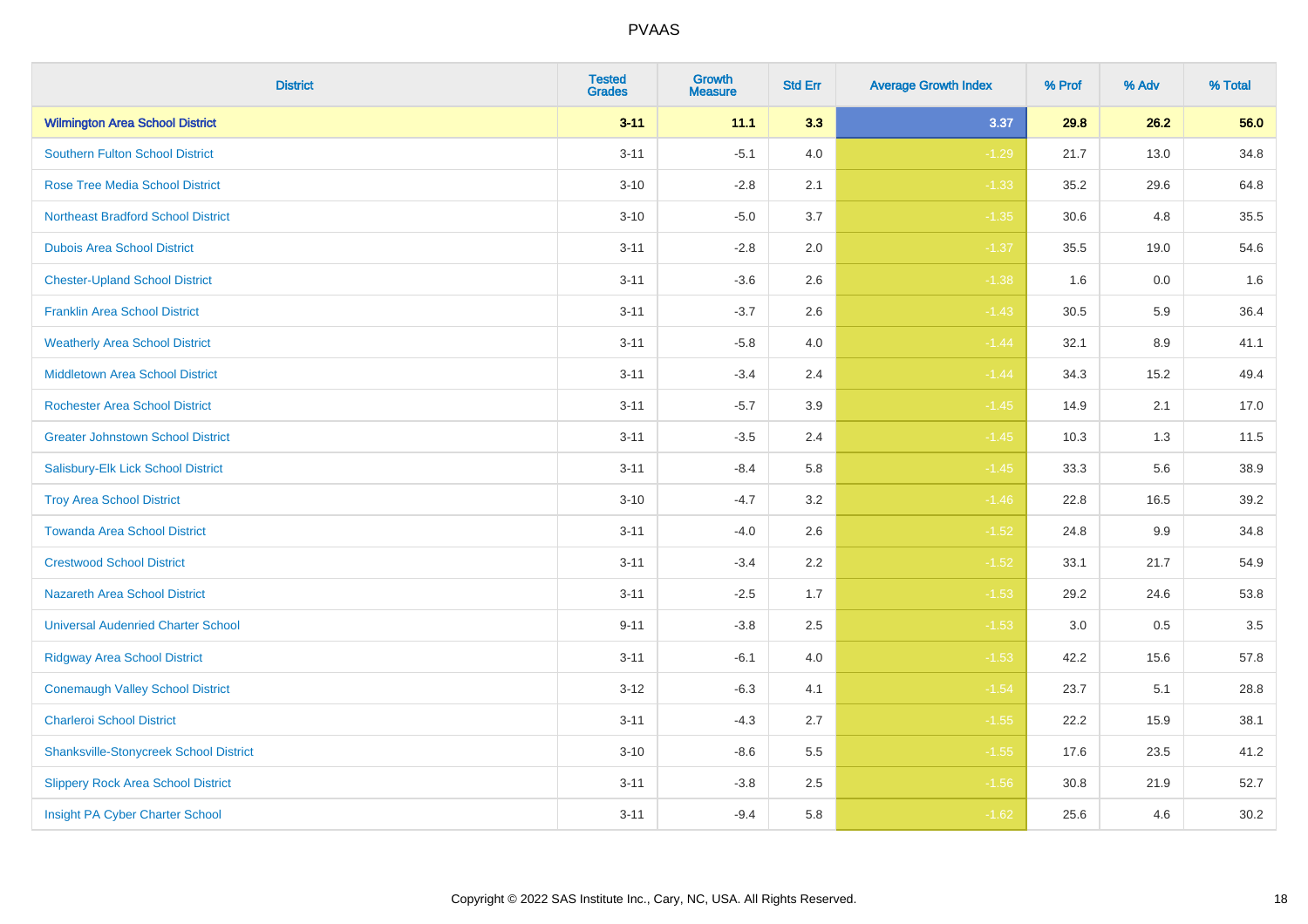| <b>District</b>                                        | <b>Tested</b><br><b>Grades</b> | <b>Growth</b><br><b>Measure</b> | <b>Std Err</b> | <b>Average Growth Index</b> | % Prof | % Adv   | % Total |
|--------------------------------------------------------|--------------------------------|---------------------------------|----------------|-----------------------------|--------|---------|---------|
| <b>Wilmington Area School District</b>                 | $3 - 11$                       | 11.1                            | 3.3            | 3.37                        | 29.8   | 26.2    | 56.0    |
| <b>Laurel Highlands School District</b>                | $3 - 11$                       | $-3.8$                          | 2.3            | $-1.63$                     | 20.9   | 14.6    | 35.4    |
| <b>Hollidaysburg Area School District</b>              | $3 - 11$                       | $-2.7$                          | 1.6            | $-1.64$                     | 32.6   | 15.2    | 47.8    |
| <b>Hatboro-Horsham School District</b>                 | $3 - 11$                       | $-2.7$                          | 1.6            | $-1.65$                     | 27.9   | 17.9    | 45.8    |
| <b>Steelton-Highspire School District</b>              | $3 - 11$                       | $-5.3$                          | 3.2            | $-1.65$                     | 13.9   | 0.0     | 13.9    |
| <b>Woodland Hills School District</b>                  | $3 - 12$                       | $-4.2$                          | 2.5            | $-1.66$                     | 10.1   | 1.4     | 11.5    |
| <b>Dauphin County Technical School</b>                 | $9 - 11$                       | $-3.9$                          | 2.3            | $-1.67$                     | 18.3   | 11.1    | 29.3    |
| <b>Environmental Charter School At Frick Park</b>      | $3-9$                          | $-6.2$                          | 3.7            | $-1.67$                     | 25.9   | 3.4     | 29.3    |
| <b>Twin Valley School District</b>                     | $3 - 12$                       | $-3.2$                          | 1.9            | $-1.68$                     | 38.8   | 19.8    | 58.6    |
| <b>Union Area School District</b>                      | $3 - 11$                       | $-6.5$                          | 3.8            | $-1.70$                     | 30.6   | 12.2    | 42.9    |
| Southern Huntingdon County School District             | $3 - 11$                       | $-5.9$                          | 3.4            | $-1.76$                     | 32.8   | 4.9     | 37.7    |
| <b>Oxford Area School District</b>                     | $3 - 11$                       | $-3.1$                          | 1.8            | $-1.77$                     | 27.5   | 14.5    | 42.0    |
| Renaissance Academy Charter School                     | $3 - 11$                       | $-5.6$                          | 3.1            | $-1.79$                     | 28.4   | 18.5    | 46.9    |
| <b>Pleasant Valley School District</b>                 | $3 - 11$                       | $-3.3$                          | 1.8            | $-1.80$                     | 28.5   | 10.4    | 39.0    |
| New Kensington-Arnold School District                  | $3 - 11$                       | $-5.8$                          | 3.2            | $-1.80$                     | 10.8   | 1.2     | 12.0    |
| <b>Westinghouse Arts Academy Charter School</b>        | $9 - 10$                       | $-6.0$                          | 3.3            | $-1.81$                     | 20.2   | $8.9\,$ | 29.1    |
| <b>West Chester Area School District</b>               | $3 - 11$                       | $-2.1$                          | 1.2            | $-1.83$                     | 36.4   | 23.2    | 59.6    |
| <b>Montgomery Area School District</b>                 | $3 - 11$                       | $-5.8$                          | 3.2            | $-1.83$                     | 25.0   | 11.5    | 36.5    |
| <b>Penn Cambria School District</b>                    | $3 - 11$                       | $-4.5$                          | 2.4            | $-1.86$                     | 27.3   | 15.8    | 43.2    |
| <b>Chester Charter Scholars Academy Charter School</b> | $3 - 12$                       | $-6.2$                          | 3.3            | $-1.88$                     | 2.2    | 0.0     | 2.2     |
| <b>Jenkintown School District</b>                      | $3 - 11$                       | $-7.9$                          | 4.1            | $-1.92$                     | 34.1   | 27.3    | 61.4    |
| Millersburg Area School District                       | $3 - 11$                       | $-6.6$                          | 3.4            | $-1.92$                     | 24.1   | 10.3    | 34.5    |
| <b>Southern Lehigh School District</b>                 | $3 - 11$                       | $-4.1$                          | 2.1            | $-1.94$                     | 39.3   | 28.0    | 67.2    |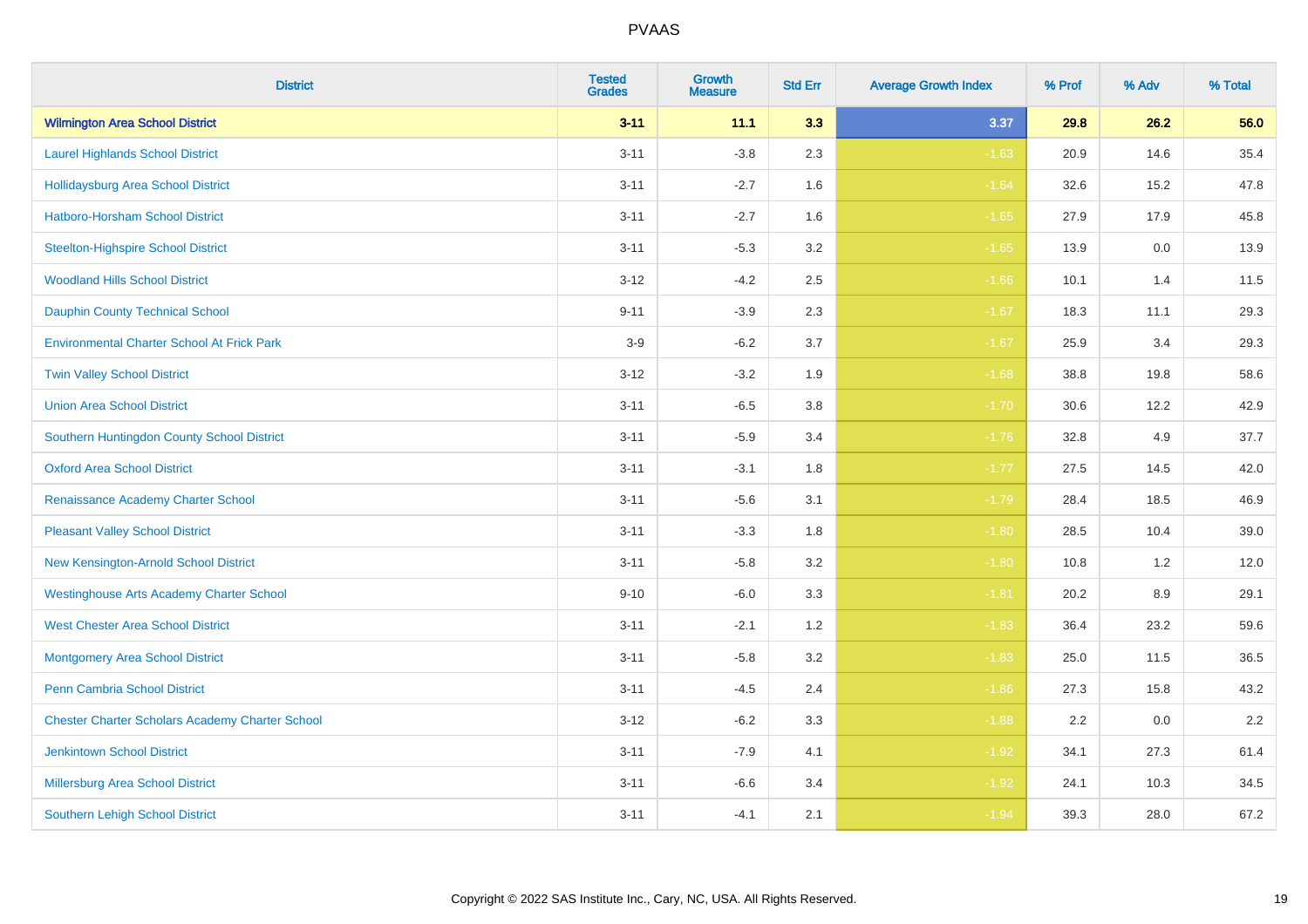| <b>District</b>                                                       | <b>Tested</b><br><b>Grades</b> | <b>Growth</b><br><b>Measure</b> | <b>Std Err</b> | <b>Average Growth Index</b> | % Prof | % Adv   | % Total |
|-----------------------------------------------------------------------|--------------------------------|---------------------------------|----------------|-----------------------------|--------|---------|---------|
| <b>Wilmington Area School District</b>                                | $3 - 11$                       | 11.1                            | 3.3            | 3.37                        | 29.8   | 26.2    | 56.0    |
| Schuylkill Haven Area School District                                 | $3 - 11$                       | $-5.3$                          | 2.7            | $-1.96$                     | 22.2   | 11.6    | 33.8    |
| <b>North East School District</b>                                     | $3 - 11$                       | $-5.3$                          | 2.7            | $-1.97$                     | 31.7   | 24.8    | 56.4    |
| <b>Titusville Area School District</b>                                | $3 - 11$                       | $-5.0$                          | 2.5            | $-1.98$                     | 26.5   | 6.8     | 33.3    |
| Lehigh Valley Academy Regional Charter School                         | $3 - 11$                       | $-5.9$                          | 3.0            | $-1.98$                     | 20.0   | 7.7     | 27.7    |
| Lincoln Leadership Academy Charter School                             | $3 - 12$                       | $-7.4$                          | 3.7            | $-1.99$                     | 6.4    | 2.1     | 8.5     |
| <b>Sto-Rox School District</b>                                        | $3 - 10$                       | $-7.0$                          | 3.5            | $-1.99$                     | 3.2    | $0.0\,$ | 3.2     |
| <b>Kiski Area School District</b>                                     | $3 - 11$                       | $-4.0$                          | 2.0            | $-1.99$                     | 23.1   | 18.2    | 41.3    |
| <b>Bristol Borough School District</b>                                | $3 - 12$                       | $-5.9$                          | 2.9            | $-2.00$                     | 27.8   | 3.3     | 31.1    |
| Preparatory Charter School Of Mathematics, Science, Tech, And Careers | $9 - 10$                       | $-5.1$                          | $2.5\,$        | $-2.03$                     | 6.3    | 1.4     | 7.7     |
| <b>Riverside Beaver County School District</b>                        | $3 - 11$                       | $-5.5$                          | 2.7            | $-2.03$                     | 35.8   | 23.2    | 59.0    |
| <b>Freedom Area School District</b>                                   | $3 - 11$                       | $-6.3$                          | 3.1            | $-2.04$                     | 22.9   | 8.4     | 31.3    |
| <b>Boyertown Area School District</b>                                 | $3 - 11$                       | $-2.9$                          | 1.4            | $-2.06$                     | 30.8   | 22.6    | 53.4    |
| <b>West Greene School District</b>                                    | $3 - 11$                       | $-8.1$                          | 3.9            | $-2.08$                     | 31.0   | 11.9    | 42.9    |
| <b>Wellsboro Area School District</b>                                 | $3 - 11$                       | $-6.3$                          | 3.0            | $-2.08$                     | 24.4   | 13.4    | 37.8    |
| <b>Mastery Charter School - Gratz Campus</b>                          | $7 - 10$                       | $-9.5$                          | 4.6            | $-2.09$                     | 0.0    | 3.4     | 3.4     |
| <b>East Allegheny School District</b>                                 | $3 - 11$                       | $-6.4$                          | 3.0            | $-2.11$                     | 21.0   | 7.4     | 28.4    |
| <b>West Middlesex Area School District</b>                            | $3 - 10$                       | $-7.4$                          | 3.5            | $-2.11$                     | 32.0   | 9.6     | 41.6    |
| <b>Cambria Heights School District</b>                                | $3 - 10$                       | $-6.2$                          | 2.9            | $-2.11$                     | 25.0   | 13.0    | 38.0    |
| <b>Elk Lake School District</b>                                       | $3 - 11$                       | $-6.1$                          | 2.9            | $-2.12$                     | 26.3   | 11.6    | 37.9    |
| North Schuylkill School District                                      | $3 - 11$                       | $-4.7$                          | 2.2            | $-2.16$                     | 20.2   | 11.7    | 31.9    |
| <b>Western Beaver County School District</b>                          | $3 - 11$                       | $-9.3$                          | 4.2            | $-2.20$                     | 45.1   | 3.9     | 49.0    |
| <b>Wyoming Area School District</b>                                   | $3 - 10$                       | $-5.5$                          | 2.5            | $-2.21$                     | 32.0   | 9.6     | 41.6    |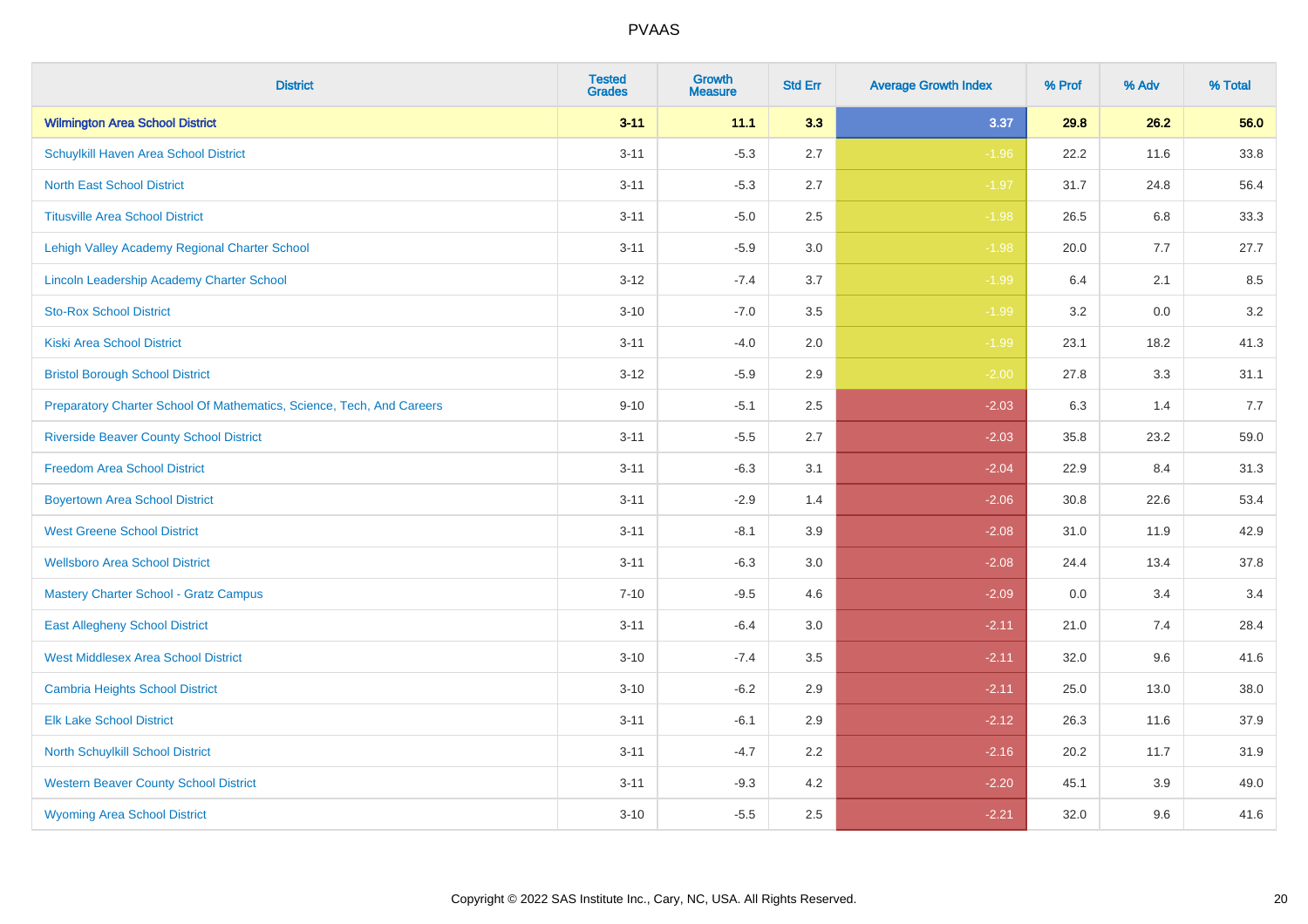| <b>District</b>                               | <b>Tested</b><br><b>Grades</b> | <b>Growth</b><br><b>Measure</b> | <b>Std Err</b> | <b>Average Growth Index</b> | % Prof | % Adv | % Total |
|-----------------------------------------------|--------------------------------|---------------------------------|----------------|-----------------------------|--------|-------|---------|
| <b>Wilmington Area School District</b>        | $3 - 11$                       | 11.1                            | 3.3            | 3.37                        | 29.8   | 26.2  | 56.0    |
| <b>Elizabeth Forward School District</b>      | $3 - 11$                       | $-5.5$                          | 2.5            | $-2.25$                     | 32.2   | 12.8  | 45.0    |
| <b>Yough School District</b>                  | $3 - 10$                       | $-6.2$                          | 2.7            | $-2.27$                     | 28.9   | 8.8   | 37.7    |
| <b>Owen J Roberts School District</b>         | $3 - 11$                       | $-3.5$                          | 1.5            | $-2.27$                     | 36.8   | 24.4  | 61.2    |
| <b>Susquenita School District</b>             | $3 - 11$                       | $-5.9$                          | 2.6            | $-2.28$                     | 30.6   | 13.9  | 44.4    |
| <b>Achievement House Charter School</b>       | $7 - 11$                       | $-8.2$                          | 3.6            | $-2.28$                     | 16.7   | 2.8   | 19.4    |
| <b>Carmichaels Area School District</b>       | $3 - 10$                       | $-7.0$                          | 3.1            | $-2.30$                     | 17.8   | 9.6   | 27.4    |
| <b>Commodore Perry School District</b>        | $3 - 11$                       | $-10.4$                         | 4.5            | $-2.30$                     | 29.4   | 5.9   | 35.3    |
| <b>Jamestown Area School District</b>         | $3 - 11$                       | $-9.5$                          | 4.1            | $-2.33$                     | 41.5   | 4.9   | 46.3    |
| <b>Riverside School District</b>              | $3 - 11$                       | $-6.2$                          | 2.7            | $-2.33$                     | 20.8   | 17.0  | 37.7    |
| <b>City CHS</b>                               | $10 - 11$                      | $-5.6$                          | 2.4            | $-2.34$                     | 15.9   | 1.5   | 17.4    |
| Octorara Area School District                 | $3 - 11$                       | $-7.5$                          | 3.2            | $-2.35$                     | 26.1   | 17.0  | 43.2    |
| <b>Pottsville Area School District</b>        | $3 - 12$                       | $-4.9$                          | 2.1            | $-2.36$                     | 21.8   | 7.9   | 29.6    |
| <b>Mount Pleasant Area School District</b>    | $3 - 11$                       | $-5.4$                          | 2.3            | $-2.37$                     | 33.3   | 8.7   | 42.0    |
| <b>Wyoming Valley West School District</b>    | $3 - 11$                       | $-5.5$                          | 2.3            | $-2.38$                     | 22.2   | 9.2   | 31.4    |
| <b>Redbank Valley School District</b>         | $3 - 11$                       | $-7.5$                          | 3.1            | $-2.41$                     | 12.4   | 10.6  | 23.1    |
| <b>Forbes Road School District</b>            | $3 - 11$                       | $-11.5$                         | 4.7            | $-2.43$                     | 23.1   | 10.3  | 33.3    |
| Pocono Mountain School District               | $3 - 12$                       | $-4.3$                          | 1.8            | $-2.43$                     | 35.5   | 17.1  | 52.6    |
| Perseus House Charter School Of Excellence    | $6 - 11$                       | $-6.4$                          | 2.6            | $-2.50$                     | 0.9    | 0.0   | 0.9     |
| <b>Columbia-Montour AVTS</b>                  | $9 - 10$                       | $-7.1$                          | 2.8            | $-2.52$                     | 19.5   | 3.2   | 22.7    |
| <b>Antietam School District</b>               | $3 - 10$                       | $-9.5$                          | 3.7            | $-2.57$                     | 20.9   | 1.5   | 22.4    |
| <b>Greater Nanticoke Area School District</b> | $3 - 12$                       | $-6.8$                          | 2.6            | $-2.58$                     | 15.2   | 8.9   | 24.1    |
| Catasauqua Area School District               | $3 - 12$                       | $-7.3$                          | 2.8            | $-2.58$                     | 27.1   | 11.2  | 38.3    |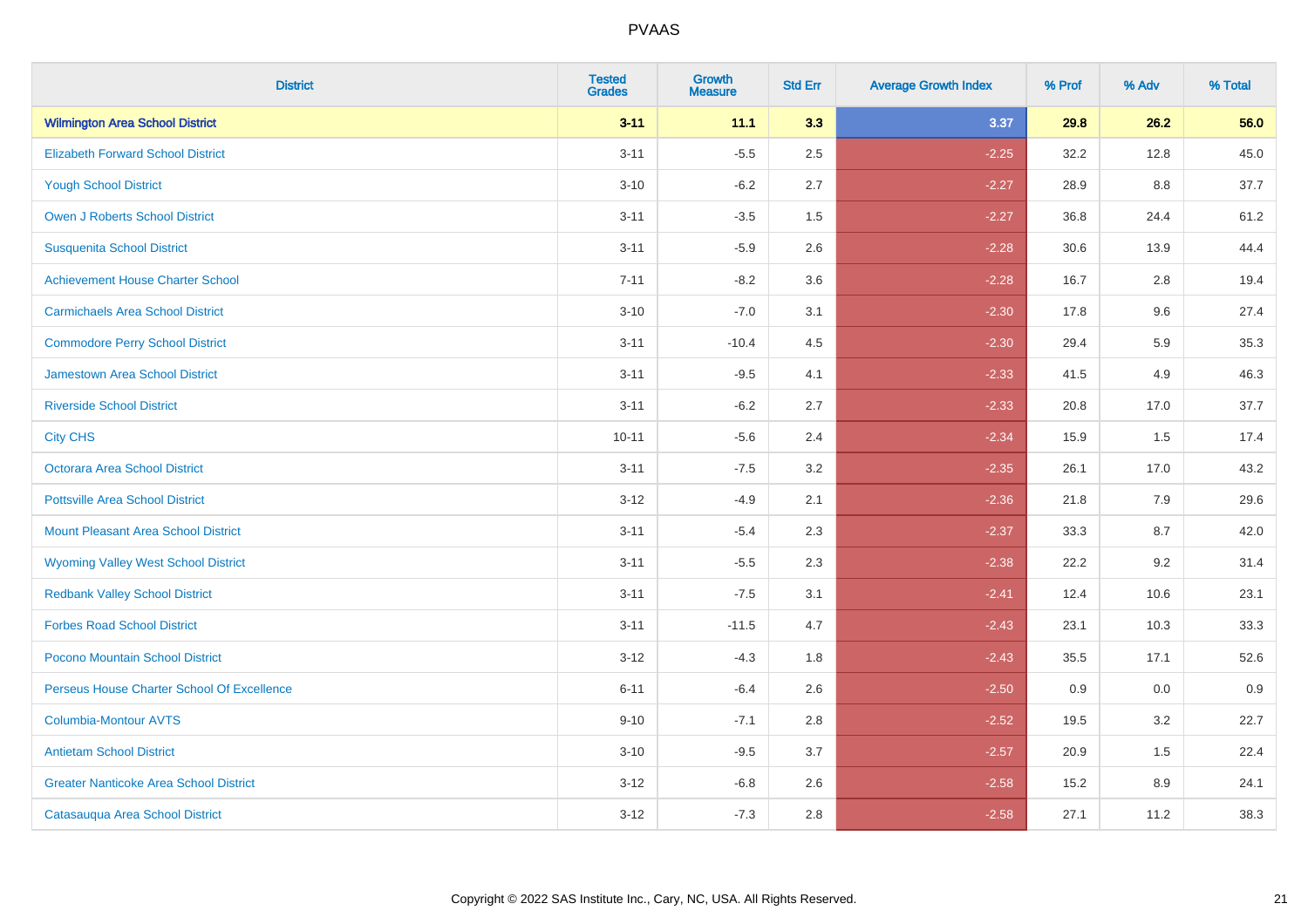| <b>District</b>                                | <b>Tested</b><br><b>Grades</b> | <b>Growth</b><br><b>Measure</b> | <b>Std Err</b> | <b>Average Growth Index</b> | % Prof | % Adv | % Total |
|------------------------------------------------|--------------------------------|---------------------------------|----------------|-----------------------------|--------|-------|---------|
| <b>Wilmington Area School District</b>         | $3 - 11$                       | 11.1                            | 3.3            | 3.37                        | 29.8   | 26.2  | 56.0    |
| <b>Union City Area School District</b>         | $3 - 12$                       | $-8.7$                          | 3.3            | $-2.59$                     | 29.7   | 10.9  | 40.6    |
| <b>Bethel Park School District</b>             | $3 - 11$                       | $-4.4$                          | 1.7            | $-2.62$                     | 40.1   | 27.3  | 67.4    |
| <b>Richland School District</b>                | $3 - 11$                       | $-6.9$                          | 2.6            | $-2.63$                     | 40.1   | 20.9  | 61.0    |
| <b>Turkeyfoot Valley Area School District</b>  | $3 - 12$                       | $-15.4$                         | 5.8            | $-2.66$                     | 3.8    | 3.8   | 7.6     |
| <b>Connellsville Area School District</b>      | $3 - 11$                       | $-5.3$                          | 2.0            | $-2.67$                     | 24.2   | 5.0   | 29.1    |
| <b>Blairsville-Saltsburg School District</b>   | $3 - 11$                       | $-7.5$                          | 2.8            | $-2.67$                     | 20.1   | 8.2   | 28.3    |
| <b>Lawrence County CTC</b>                     | $10 - 11$                      | $-9.8$                          | 3.7            | $-2.68$                     | 7.3    | 0.0   | 7.3     |
| <b>Avonworth School District</b>               | $3 - 10$                       | $-6.2$                          | 2.3            | $-2.68$                     | 35.9   | 14.1  | 50.0    |
| <b>Governor Mifflin School District</b>        | $3 - 11$                       | $-4.4$                          | 1.6            | $-2.69$                     | 30.3   | 7.7   | 38.0    |
| <b>Eastern York School District</b>            | $3 - 11$                       | $-6.2$                          | 2.3            | $-2.70$                     | 27.8   | 18.5  | 46.4    |
| La Academia Partnership Charter School         | $6 - 11$                       | $-15.5$                         | 5.7            | $-2.70$                     | 2.3    | 0.0   | 2.3     |
| Karns City Area School District                | $3 - 11$                       | $-7.2$                          | 2.6            | $-2.71$                     | 26.4   | 20.8  | 47.2    |
| Selinsgrove Area School District               | $3 - 12$                       | $-5.7$                          | 2.1            | $-2.74$                     | 25.4   | 13.9  | 39.2    |
| <b>Clarion-Limestone Area School District</b>  | $3 - 12$                       | $-10.0$                         | 3.6            | $-2.76$                     | 28.3   | 20.0  | 48.3    |
| <b>Pottsgrove School District</b>              | $3 - 11$                       | $-5.5$                          | 2.0            | $-2.78$                     | 28.6   | 10.3  | 38.8    |
| <b>Quakertown Community School District</b>    | $3 - 12$                       | $-4.3$                          | 1.5            | $-2.79$                     | 33.8   | 20.1  | 53.8    |
| <b>Sharon City School District</b>             | $3 - 11$                       | $-6.5$                          | 2.3            | $-2.79$                     | 13.1   | 5.0   | 18.1    |
| <b>Innovative Arts Academy Charter School</b>  | $6 - 11$                       | $-7.2$                          | 2.5            | $-2.83$                     | 2.0    | 0.0   | 2.0     |
| Southern Columbia Area School District         | $3 - 11$                       | $-8.5$                          | 3.0            | $-2.83$                     | 30.5   | 12.8  | 43.3    |
| <b>Berwick Area School District</b>            | $3 - 11$                       | $-6.9$                          | 2.4            | $-2.84$                     | 22.3   | 11.5  | 33.8    |
| Mifflinburg Area School District               | $3 - 11$                       | $-6.0$                          | 2.1            | $-2.87$                     | 32.7   | 13.3  | 46.0    |
| <b>Carbon Career &amp; Technical Institute</b> | $9 - 11$                       | $-9.3$                          | 3.2            | $-2.92$                     | 19.6   | 2.2   | 21.7    |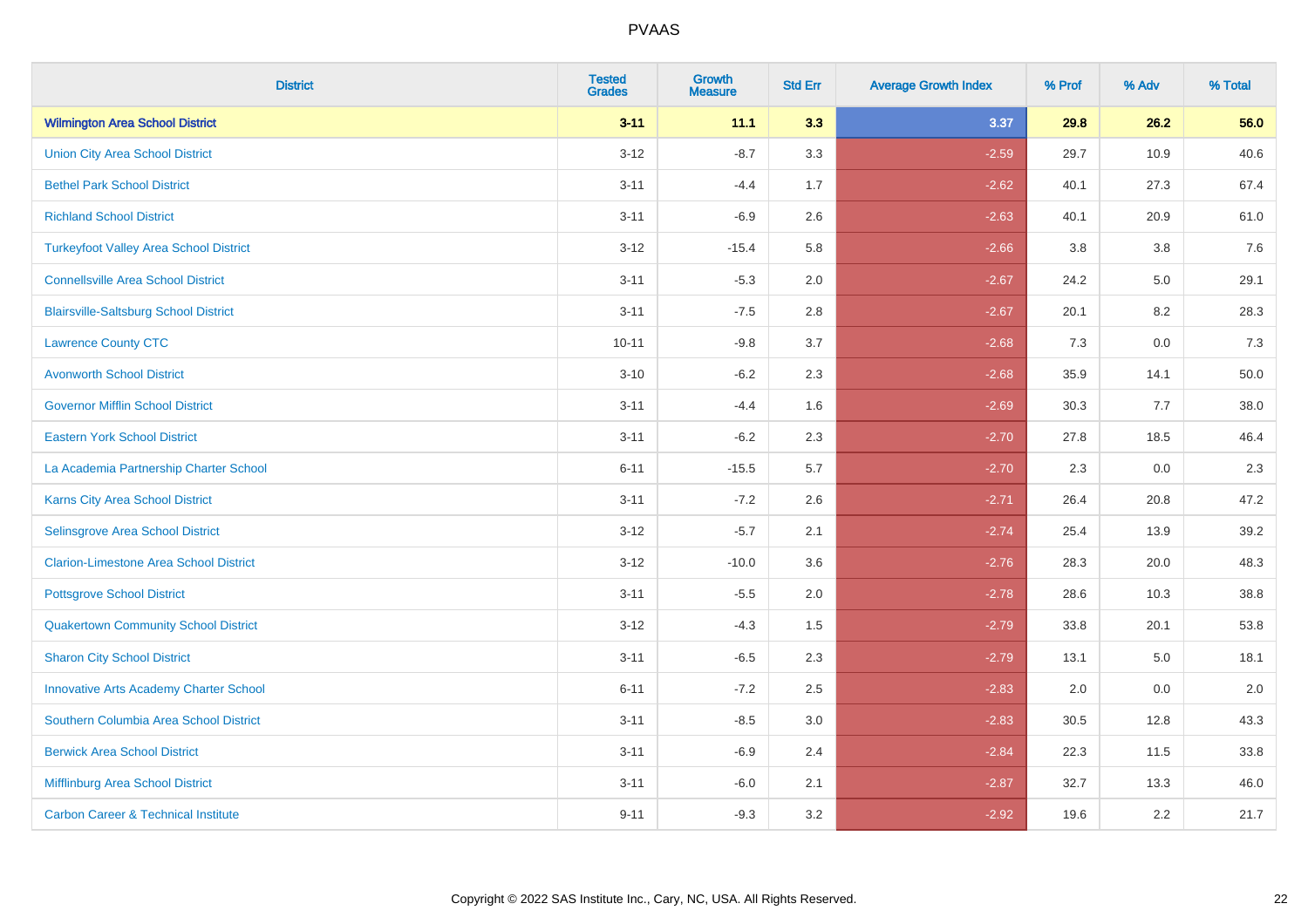| <b>District</b>                           | <b>Tested</b><br><b>Grades</b> | <b>Growth</b><br><b>Measure</b> | <b>Std Err</b> | <b>Average Growth Index</b> | % Prof | % Adv | % Total |
|-------------------------------------------|--------------------------------|---------------------------------|----------------|-----------------------------|--------|-------|---------|
| <b>Wilmington Area School District</b>    | $3 - 11$                       | 11.1                            | 3.3            | 3.37                        | 29.8   | 26.2  | 56.0    |
| <b>Baldwin-Whitehall School District</b>  | $3 - 11$                       | $-5.5$                          | 1.9            | $-2.93$                     | 32.0   | 14.7  | 46.7    |
| <b>Montour School District</b>            | $3 - 11$                       | $-6.1$                          | 2.1            | $-2.95$                     | 31.8   | 23.6  | 55.3    |
| <b>Carlisle Area School District</b>      | $3 - 11$                       | $-5.2$                          | 1.7            | $-2.99$                     | 28.0   | 19.3  | 47.3    |
| <b>Corry Area School District</b>         | $3 - 11$                       | $-6.8$                          | 2.3            | $-3.01$                     | 24.0   | 8.8   | 32.8    |
| <b>Gettysburg Area School District</b>    | $3 - 11$                       | $-6.0$                          | 2.0            | $-3.02$                     | 28.8   | 19.6  | 48.5    |
| Boys Latin Of Philadelphia Charter School | $6 - 12$                       | $-8.0$                          | 2.7            | $-3.02$                     | 1.4    | 0.0   | 1.4     |
| Imhotep Institute Charter High School     | $9 - 11$                       | $-17.6$                         | 5.8            | $-3.03$                     | 15.4   | 0.0   | 15.4    |
| <b>Greensburg Salem School District</b>   | $3 - 11$                       | $-6.9$                          | 2.2            | $-3.06$                     | 30.3   | 13.3  | 43.6    |
| <b>California Area School District</b>    | $3 - 10$                       | $-13.7$                         | 4.5            | $-3.06$                     | 41.7   | 16.7  | 58.3    |
| Jefferson-Morgan School District          | $3 - 10$                       | $-12.0$                         | 3.9            | $-3.09$                     | 28.6   | 6.1   | 34.7    |
| <b>Erie City School District</b>          | $3 - 12$                       | $-4.5$                          | 1.4            | $-3.09$                     | 13.4   | 6.7   | 20.1    |
| <b>Hanover Area School District</b>       | $3 - 11$                       | $-14.7$                         | 4.7            | $-3.13$                     | 12.1   | 3.0   | 15.2    |
| <b>Wissahickon School District</b>        | $3 - 10$                       | $-5.3$                          | 1.7            | $-3.14$                     | 27.5   | 29.0  | 56.6    |
| <b>Keystone Oaks School District</b>      | $3 - 11$                       | $-7.2$                          | 2.3            | $-3.14$                     | 30.0   | 11.1  | 41.0    |
| <b>Somerset Area School District</b>      | $3 - 11$                       | $-7.6$                          | 2.4            | $-3.17$                     | 21.0   | 14.5  | 35.5    |
| <b>Parkland School District</b>           | $3 - 11$                       | $-3.7$                          | 1.2            | $-3.17$                     | 31.4   | 30.6  | 62.0    |
| <b>Montoursville Area School District</b> | $3-12$                         | $-8.4$                          | 2.6            | $-3.17$                     | 38.8   | 18.2  | 57.0    |
| <b>Canon-Mcmillan School District</b>     | $3 - 11$                       | $-5.0$                          | 1.5            | $-3.25$                     | 30.8   | 28.5  | 59.3    |
| <b>Riverview School District</b>          | $3 - 11$                       | $-13.0$                         | 4.0            | $-3.29$                     | 43.1   | 7.8   | 51.0    |
| Lackawanna Trail School District          | $3 - 10$                       | $-11.0$                         | 3.3            | $-3.35$                     | 13.1   | 18.0  | 31.2    |
| East Stroudsburg Area School District     | $3 - 11$                       | $-4.9$                          | 1.4            | $-3.38$                     | 22.7   | 12.5  | 35.2    |
| <b>Mount Carmel Area School District</b>  | $3 - 11$                       | $-7.9$                          | 2.3            | $-3.38$                     | 18.2   | 4.4   | 22.6    |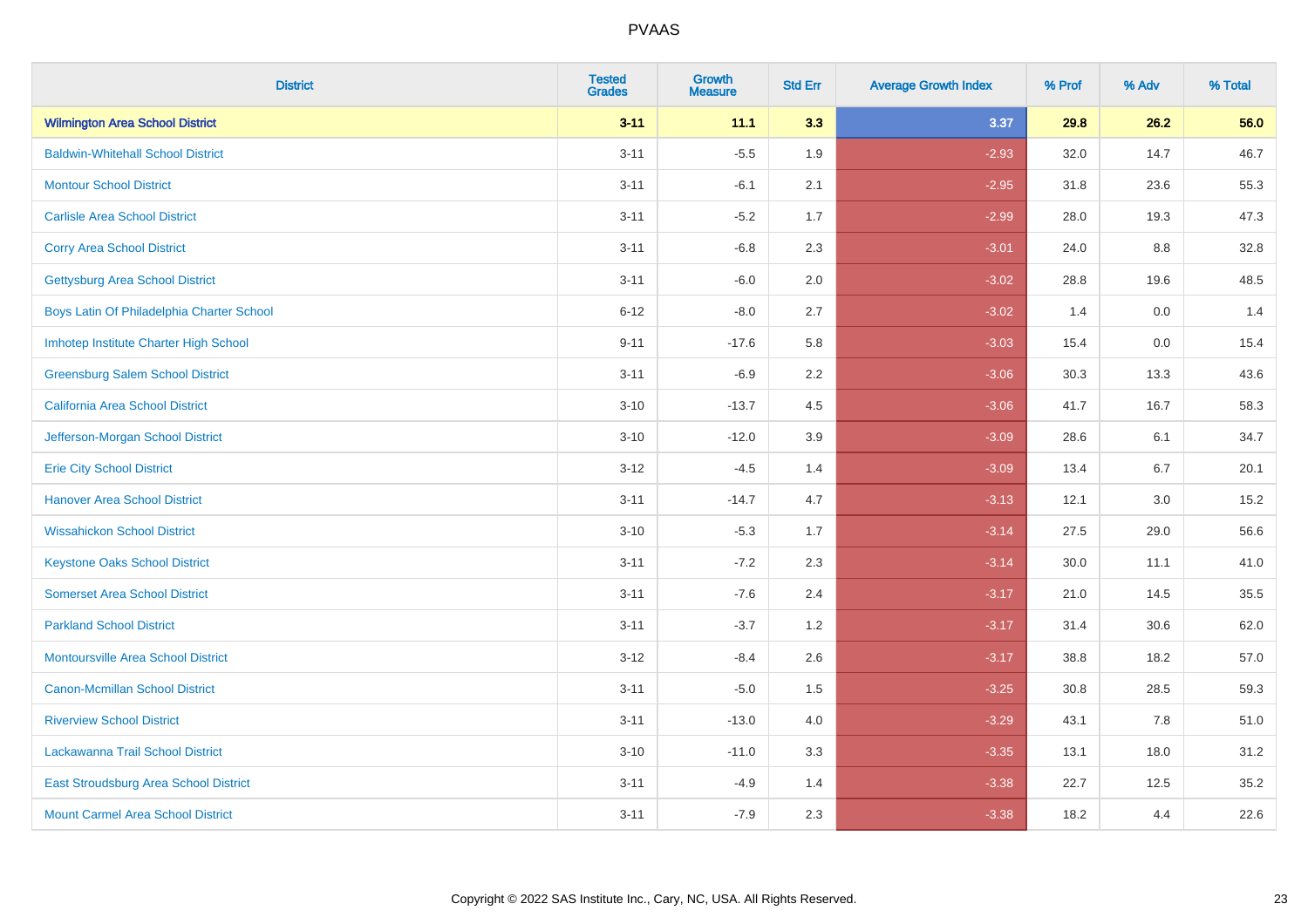| <b>District</b>                           | <b>Tested</b><br><b>Grades</b> | <b>Growth</b><br><b>Measure</b> | <b>Std Err</b> | <b>Average Growth Index</b> | % Prof | % Adv | % Total |
|-------------------------------------------|--------------------------------|---------------------------------|----------------|-----------------------------|--------|-------|---------|
| <b>Wilmington Area School District</b>    | $3 - 11$                       | 11.1                            | 3.3            | 3.37                        | 29.8   | 26.2  | 56.0    |
| <b>Shikellamy School District</b>         | $3 - 10$                       | $-8.3$                          | 2.4            | $-3.42$                     | 20.8   | 18.5  | 39.2    |
| <b>Ligonier Valley School District</b>    | $3 - 11$                       | $-10.8$                         | 3.1            | $-3.43$                     | 34.1   | 5.8   | 39.9    |
| <b>South Park School District</b>         | $3 - 11$                       | $-8.8$                          | 2.5            | $-3.46$                     | 28.1   | 17.0  | 45.2    |
| <b>Burgettstown Area School District</b>  | $3 - 11$                       | $-11.2$                         | 3.2            | $-3.46$                     | 16.0   | 2.7   | 18.7    |
| Mechanicsburg Area School District        | $3 - 11$                       | $-5.7$                          | 1.6            | $-3.48$                     | 35.1   | 16.0  | 51.2    |
| Morrisville Borough School District       | $3 - 11$                       | $-13.1$                         | 3.7            | $-3.52$                     | 4.9    | 1.6   | 6.6     |
| <b>West York Area School District</b>     | $3 - 12$                       | $-9.8$                          | 2.7            | $-3.57$                     | 21.9   | 10.9  | 32.8    |
| <b>Old Forge School District</b>          | $3 - 12$                       | $-11.3$                         | 3.1            | $-3.62$                     | 28.6   | 13.2  | 41.8    |
| <b>Shade-Central City School District</b> | $3 - 11$                       | $-14.6$                         | 4.0            | $-3.68$                     | 9.6    | 0.0   | 9.6     |
| Jefferson County-Dubois AVTS              | $9 - 11$                       | $-11.7$                         | 3.1            | $-3.72$                     | 17.6   | 2.8   | 20.4    |
| <b>Pittston Area School District</b>      | $3 - 11$                       | $-8.2$                          | 2.2            | $-3.75$                     | 26.7   | 14.8  | 41.5    |
| <b>Mohawk Area School District</b>        | $3 - 11$                       | $-10.5$                         | 2.8            | $-3.75$                     | 35.1   | 10.6  | 45.7    |
| <b>Grove City Area School District</b>    | $3 - 12$                       | $-8.8$                          | 2.3            | $-3.89$                     | 25.6   | 16.4  | 42.0    |
| <b>Tacony Academy Charter School</b>      | $3 - 11$                       | $-12.9$                         | 3.3            | $-3.90$                     | 8.6    | 1.4   | 10.0    |
| <b>Bethlehem Area School District</b>     | $3 - 11$                       | $-4.5$                          | 1.1            | $-3.91$                     | 20.4   | 11.3  | 31.7    |
| <b>Tussey Mountain School District</b>    | $3 - 12$                       | $-13.0$                         | 3.3            | $-3.93$                     | 11.1   | 3.2   | 14.3    |
| <b>Windber Area School District</b>       | $3 - 11$                       | $-11.9$                         | 3.0            | $-3.94$                     | 41.0   | 10.3  | 51.3    |
| <b>Plum Borough School District</b>       | $3 - 11$                       | $-9.4$                          | 2.4            | $-3.98$                     | 32.9   | 27.4  | 60.4    |
| <b>Ellwood City Area School District</b>  | $3 - 11$                       | $-12.5$                         | 3.1            | $-4.00$                     | 26.7   | 8.7   | 35.4    |
| <b>Deer Lakes School District</b>         | $3 - 11$                       | $-10.0$                         | 2.5            | $-4.02$                     | 27.7   | 9.9   | 37.6    |
| <b>Southmoreland School District</b>      | $3 - 11$                       | $-12.5$                         | 3.1            | $-4.04$                     | 33.3   | 15.5  | 48.8    |
| <b>Milton Area School District</b>        | $3 - 11$                       | $-10.1$                         | 2.5            | $-4.04$                     | 23.0   | 11.3  | 34.2    |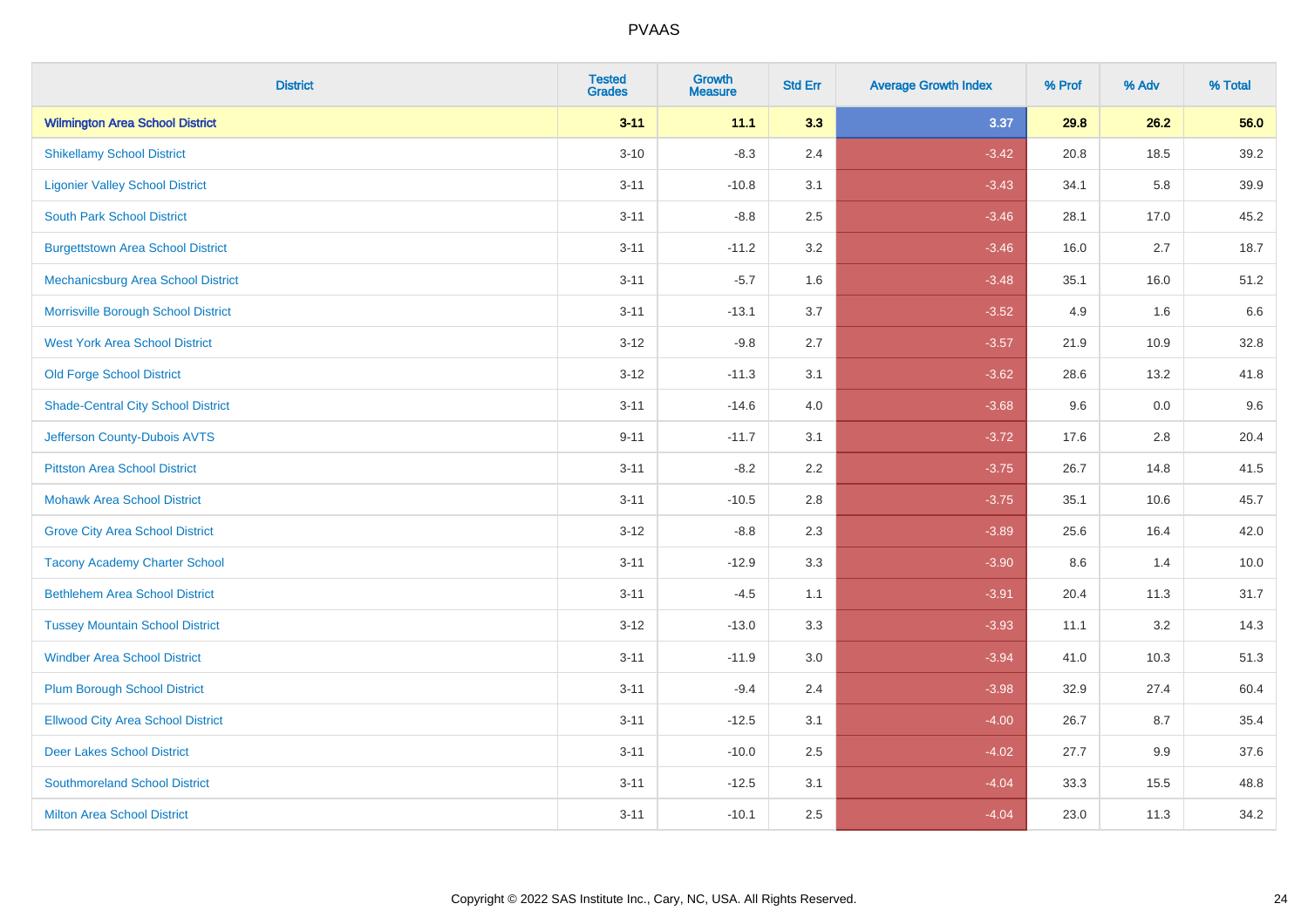| <b>District</b>                               | <b>Tested</b><br>Grades | <b>Growth</b><br><b>Measure</b> | <b>Std Err</b> | <b>Average Growth Index</b> | % Prof | % Adv   | % Total |
|-----------------------------------------------|-------------------------|---------------------------------|----------------|-----------------------------|--------|---------|---------|
| <b>Wilmington Area School District</b>        | $3 - 11$                | 11.1                            | 3.3            | 3.37                        | 29.8   | 26.2    | 56.0    |
| <b>Scranton School District</b>               | $3 - 12$                | $-10.1$                         | 2.5            | $-4.04$                     | 20.0   | 7.7     | 27.7    |
| <b>Mcguffey School District</b>               | $3 - 11$                | $-12.1$                         | 3.0            | $-4.06$                     | 12.8   | 5.9     | 18.6    |
| <b>Moniteau School District</b>               | $3 - 11$                | $-11.8$                         | 2.9            | $-4.07$                     | 22.6   | $5.0\,$ | 27.6    |
| <b>Mid Valley School District</b>             | $3 - 10$                | $-11.1$                         | 2.7            | $-4.07$                     | 28.3   | 8.1     | 36.4    |
| <b>Panther Valley School District</b>         | $3 - 12$                | $-13.3$                         | 3.2            | $-4.10$                     | 31.5   | 4.1     | 35.6    |
| <b>Williamsburg Community School District</b> | $3 - 11$                | $-16.9$                         | 4.1            | $-4.14$                     | 22.4   | 0.0     | 22.4    |
| <b>Central Fulton School District</b>         | $3 - 11$                | $-13.3$                         | 3.2            | $-4.20$                     | 18.1   | 9.7     | 27.8    |
| <b>Chartiers Valley School District</b>       | $3 - 11$                | $-9.1$                          | 2.1            | $-4.23$                     | 20.7   | 17.4    | 38.0    |
| <b>Central Dauphin School District</b>        | $3 - 11$                | $-5.2$                          | 1.2            | $-4.24$                     | 29.3   | 8.7     | 38.0    |
| <b>Interboro School District</b>              | $3-12$                  | $-8.4$                          | 2.0            | $-4.27$                     | 27.6   | 6.4     | 34.1    |
| <b>Big Spring School District</b>             | $3 - 11$                | $-9.8$                          | 2.3            | $-4.32$                     | 23.6   | 12.9    | 36.5    |
| <b>General Mclane School District</b>         | $3 - 11$                | $-10.7$                         | 2.4            | $-4.40$                     | 34.0   | 15.6    | 49.6    |
| <b>Chambersburg Area School District</b>      | $3 - 11$                | $-5.6$                          | 1.3            | $-4.42$                     | 24.2   | 15.2    | 39.4    |
| <b>Greenville Area School District</b>        | $3 - 11$                | $-13.2$                         | $3.0\,$        | $-4.45$                     | 32.1   | 4.6     | 36.7    |
| Jim Thorpe Area School District               | $3 - 11$                | $-10.9$                         | 2.4            | $-4.48$                     | 19.5   | 6.0     | 25.5    |
| <b>Hanover Public School District</b>         | $3 - 11$                | $-12.4$                         | 2.7            | $-4.50$                     | 22.7   | $6.2\,$ | 28.9    |
| <b>Northwestern School District</b>           | $3 - 11$                | $-14.6$                         | 3.2            | $-4.51$                     | 32.5   | 13.7    | 46.2    |
| <b>Dunmore School District</b>                | $3 - 11$                | $-12.2$                         | 2.7            | $-4.51$                     | 15.0   | 5.3     | 20.4    |
| <b>Derry Area School District</b>             | $3 - 11$                | $-11.8$                         | 2.6            | $-4.53$                     | 34.8   | 6.1     | 40.9    |
| <b>Fannett-Metal School District</b>          | $3 - 11$                | $-22.3$                         | 4.8            | $-4.65$                     | 16.4   | 6.6     | 23.0    |
| <b>Neshannock Township School District</b>    | $3 - 10$                | $-12.5$                         | 2.7            | $-4.73$                     | 29.0   | 13.0    | 42.0    |
| <b>Girard School District</b>                 | $3 - 11$                | $-12.3$                         | 2.6            | $-4.76$                     | 29.7   | 18.9    | 48.6    |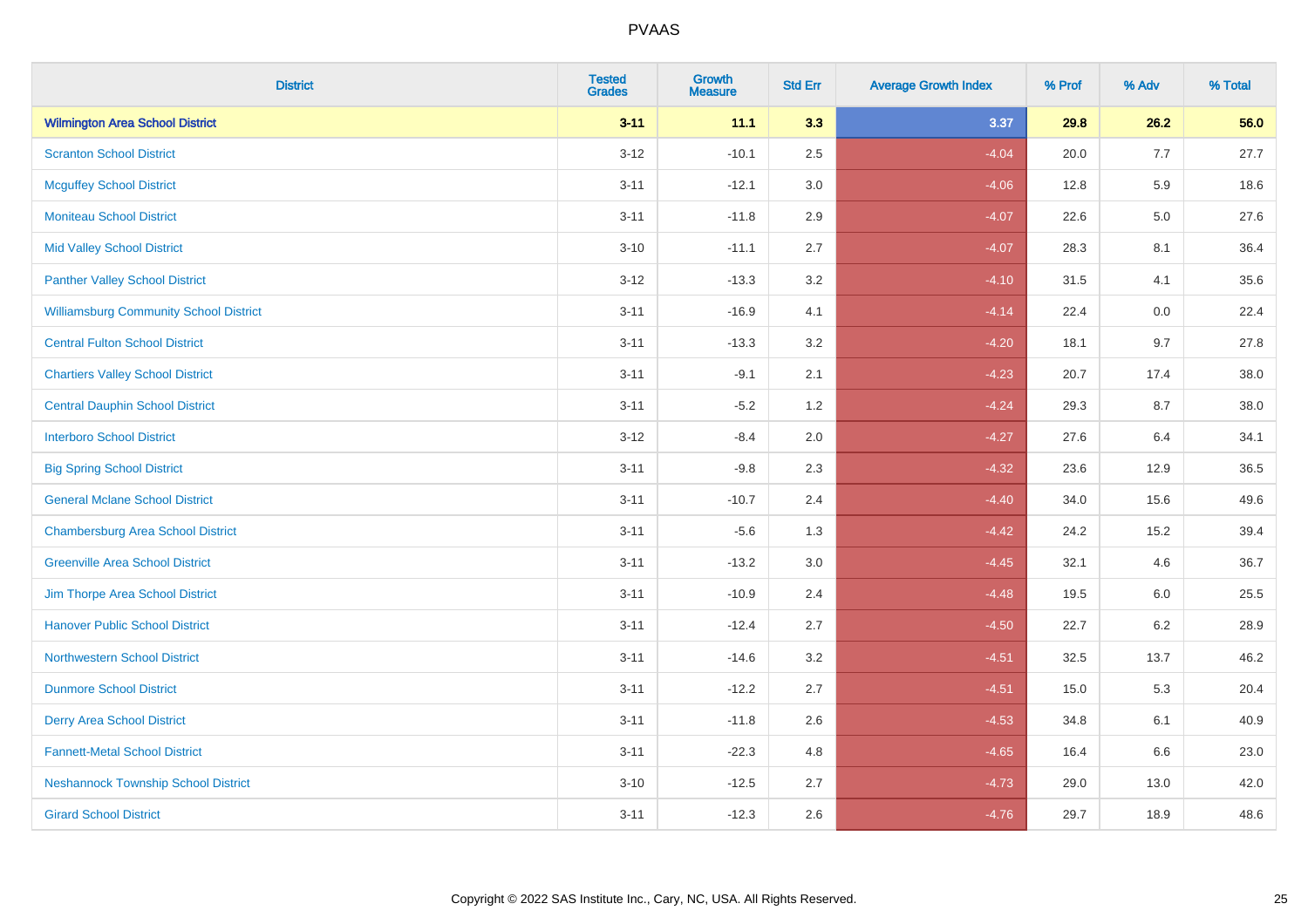| <b>District</b>                                    | <b>Tested</b><br><b>Grades</b> | <b>Growth</b><br><b>Measure</b> | <b>Std Err</b> | <b>Average Growth Index</b> | % Prof | % Adv   | % Total |
|----------------------------------------------------|--------------------------------|---------------------------------|----------------|-----------------------------|--------|---------|---------|
| <b>Wilmington Area School District</b>             | $3 - 11$                       | 11.1                            | 3.3            | 3.37                        | 29.8   | 26.2    | 56.0    |
| Lehigh Valley Charter High School For The Arts     | $9 - 10$                       | $-11.8$                         | 2.5            | $-4.76$                     | 28.9   | 5.7     | 34.6    |
| <b>West Mifflin Area School District</b>           | $3 - 12$                       | $-11.9$                         | 2.5            | $-4.77$                     | 15.9   | 4.0     | 19.9    |
| <b>Chartiers-Houston School District</b>           | $3 - 10$                       | $-16.5$                         | 3.5            | $-4.79$                     | 26.3   | 6.6     | 32.9    |
| <b>Executive Education Academy Charter School</b>  | $3 - 10$                       | $-14.6$                         | 3.0            | $-4.81$                     | 8.5    | 1.2     | 9.8     |
| <b>Trinity Area School District</b>                | $3 - 11$                       | $-8.7$                          | 1.8            | $-4.87$                     | 20.9   | 9.8     | 30.8    |
| Meyersdale Area School District                    | $3 - 11$                       | $-16.1$                         | 3.3            | $-4.94$                     | 20.3   | 5.8     | 26.1    |
| <b>East Lycoming School District</b>               | $3 - 11$                       | $-10.9$                         | 2.1            | $-5.08$                     | 22.5   | 8.2     | 30.8    |
| <b>Wilkes-Barre Area School District</b>           | $3 - 11$                       | $-12.4$                         | 2.4            | $-5.18$                     | 14.2   | 3.7     | 17.9    |
| <b>Bristol Township School District</b>            | $3 - 11$                       | $-7.4$                          | 1.4            | $-5.32$                     | 13.8   | 4.6     | 18.4    |
| Philadelphia Academy Charter School                | $3 - 11$                       | $-14.7$                         | 2.7            | $-5.42$                     | 21.6   | 3.9     | 25.5    |
| <b>Washington School District</b>                  | $3 - 11$                       | $-15.9$                         | 2.9            | $-5.44$                     | 12.9   | 1.7     | 14.7    |
| <b>Lincoln Park Performing Arts Charter School</b> | $7 - 11$                       | $-14.9$                         | 2.7            | $-5.45$                     | 39.3   | $8.9\,$ | 48.2    |
| <b>Frazier School District</b>                     | $3 - 11$                       | $-18.9$                         | 3.4            | $-5.49$                     | 18.3   | 1.4     | 19.7    |
| <b>Aliquippa School District</b>                   | $3 - 11$                       | $-20.0$                         | 3.6            | $-5.54$                     | 1.7    | 0.0     | 1.7     |
| <b>Central Cambria School District</b>             | $3 - 11$                       | $-12.7$                         | 2.3            | $-5.61$                     | 19.4   | 7.4     | 26.9    |
| <b>Coatesville Area School District</b>            | $3 - 11$                       | $-9.5$                          | 1.6            | $-5.81$                     | 12.8   | 3.3     | 16.2    |
| <b>New Castle Area School District</b>             | $3 - 12$                       | $-13.6$                         | 2.3            | $-5.99$                     | 17.6   | 2.0     | 19.5    |
| <b>Kennett Consolidated School District</b>        | $3 - 11$                       | $-10.4$                         | 1.7            | $-6.27$                     | 28.7   | 14.0    | 42.7    |
| <b>Big Beaver Falls Area School District</b>       | $3 - 11$                       | $-17.9$                         | 2.8            | $-6.27$                     | 9.4    | 2.8     | 12.2    |
| <b>Hempfield Area School District</b>              | $3 - 12$                       | $-10.2$                         | 1.6            | $-6.37$                     | 28.1   | 19.2    | 47.3    |
| <b>York Co School Of Technology</b>                | $9 - 12$                       | $-10.9$                         | 1.6            | $-6.79$                     | 22.6   | 4.0     | 26.6    |
| <b>Greater Latrobe School District</b>             | $3 - 11$                       | $-14.1$                         | 2.0            | $-7.14$                     | 41.0   | 12.6    | 53.6    |